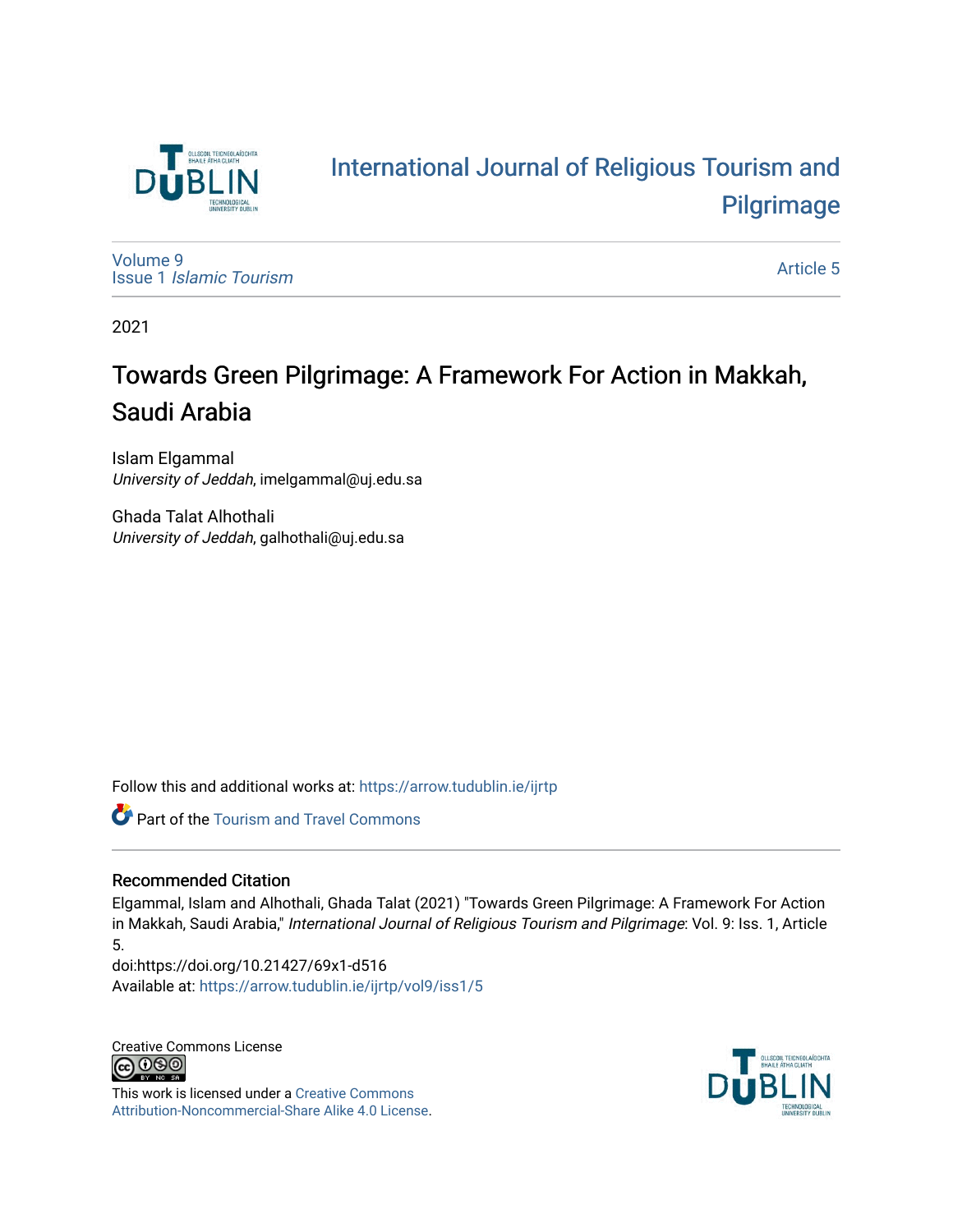# **Towards Green Pilgrimage: A Framework For Action in Makkah, Saudi Arabia**

#### **Islam Elgammal**

University of Jeddah, Jeddah, Saudi Arabia imelgammal@uj.edu.sa

#### **Ghada Talat Alhothali**

University of Jeddah, Jeddah, Saudi Arabia galhothali@uj.edu.sa

> The great Islamic pilgrimage (Hajj) to the Holy places in Makkah, Saudi Arabia, is considered one of the largest annual mass confluences of people in the world. Hajj takes at least four-days and attracts more than three million pilgrims who perform specific steps to fulfil the requirements of this unique journey. However, Hajj presents an extraordinary challenge to the Saudi government for ensuring safety during such a large-scale mass gathering, and stakeholders are overwhelmed by managing the logistics of this event. Despite prior studies' efforts to explore attitudes towards pilgrimage safety, and to investigate ways to minimise carbon footprints on the environment, research on how to move towards greening this massive event is scarce. Hence, this paper provides a holistic overview of the challenges facing the Saudi government and involved stakeholders towards achieving the greening of this pilgrimage. This exploratory study uses a qualitative approach; data were collected via a semi-structured interview, six focus groups, and participant observation (on-site observation) in the city of Makkah during the Hajj season of 2018. Results show that the Ministry of Hajj and Umrah put various elements in place, such as recycling, solid waste management, and environmental protection. However, limited communication among stakeholders involved in the event makes it difficult to go further in achieving green goals. In this study, opportunities and challenges for green pilgrimage are divided into seven main groups: initiatives towards green pilgrimage, waste management, energy efficiency and transportation, greening water resources, greening food, green rituals, and promoting green awareness. A framework of action for developing sustainable green pilgrimage in Saudi Arabia is suggested and also, implications for the Saudi government and stakeholders are discussed in the light of extant literature. Recommendations are provided for better application of green pilgrimage initiatives in Saudi Arabia, with a particular focus on the Holy City of Makkah.

**Key Words**: green pilgrimage, stakeholders, Makkah, green event management, Saudi Arabia

# **Introduction**

Saudi Arabia is a developing country, particularly when it comes to environmental protection (Alsebaei, 2014). Although many prior studies argue that the primary reason for hosting a mega-event is to increase economic benefits (Matheson & Baade 2004; Pillay & Bass, 2008), in the case of Muslim pilgrimage (i.e., Hajj), the Saudi government focuses on ensuring the safety of pilgrims and enhancing free services. Massive projects related to improving infrastructure and municipal services were conducted in 2010, with a total spend of \$19 billion (Ministry of Hajj and Umrah [MOHU], 2018) to maximise pilgrims' experience in the process of Umrah and Hajj (Alhothali *et al.*, 2021). Plumb *et al.* (2010) suggest that Saudi Arabia recently became concerned about its environment and natural resources because of the increased number of visitors which causes a dramatic increase in the levels of pollution (Alaska *et al*., 2017). Hence, the Ministry of Municipal and Rural Affairs (MOMRA) (2003) announced that the Saudi government would publish a technical manual and guidance for sanitary landfills, which includes regulations for dealing with waste, air, soil, and water pollution. However, Solid Waste Management (SWM) during Hajj was not mentioned at that time.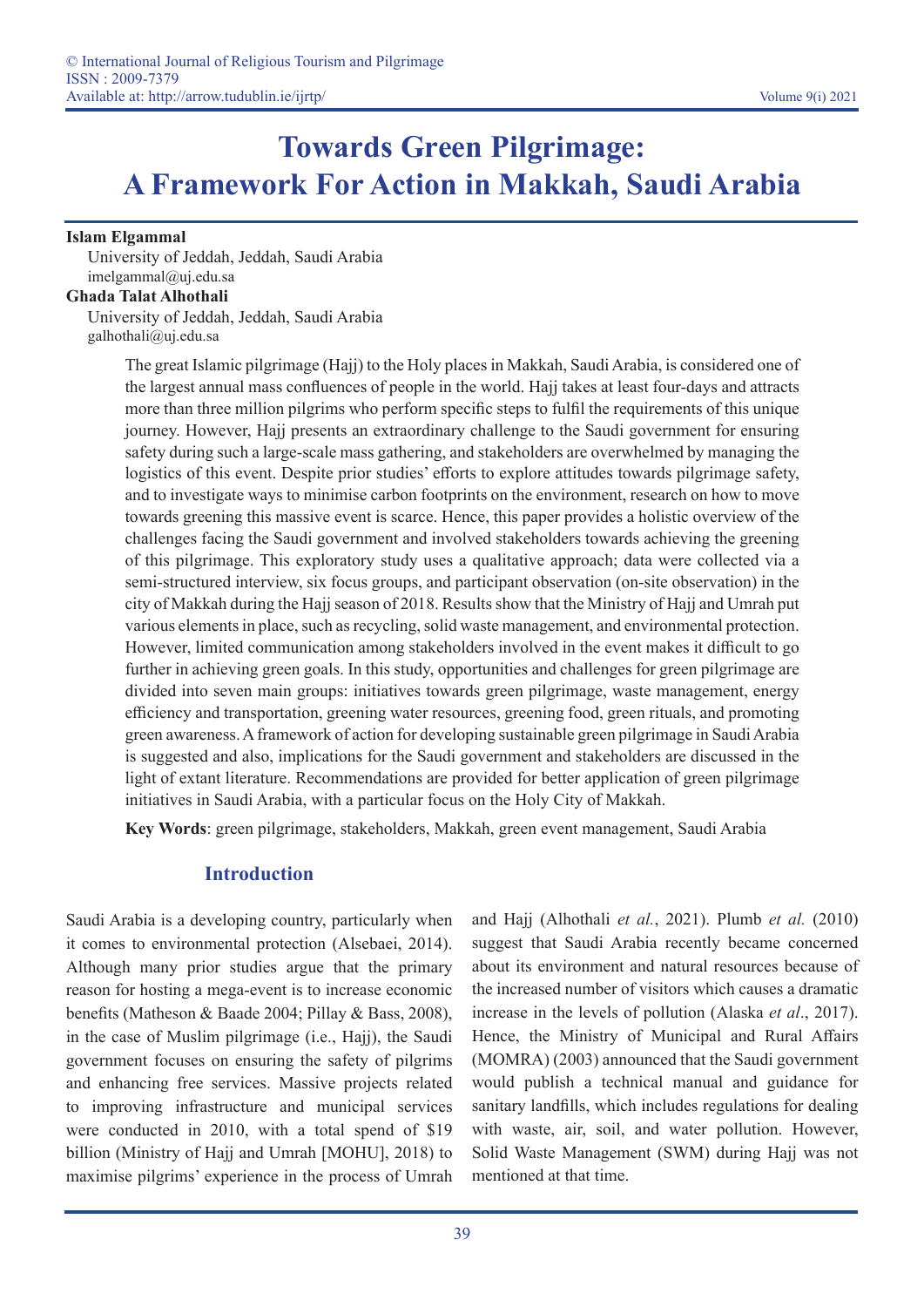Due to the lack of prior studies on greening religious events, we used the wider literature on green events as our frame of reference. Most of the previous studies explore green practices in events such as sports and festivals in western countries. However, a limited number of studies have examined green event practices in general, in developing countries such as Saudi Arabia, and green pilgrimage practices in particular. Previous studies have called for further investigation on whether green event practices can vary based on country (Laing & Frost, 2010), and a call to explore the barriers to implement event green practices is also emphasised (Myung *et al.,* 2012). Furthermore, a study by Laing and Frost (2010) has underscored the importance of exploring green event practices from stakeholder perspectives.

Pilgrimage is considered to be a religious event; prior research on green pilgrimage has suggested a set of general guidelines for best practices in sacred sites, but these lack details on implementation and potential challenges, especially in developing countries (Agarwala *et al.,* 2019). Hence, in the current study, the challenges which impede the application of green pilgrimage practices, and the opportunities that should be exploited for implementing them during Islamic pilgrimage are explored, with an emphasis on taking a stakeholder-centric approach. Following this exploration, a framework of actions for the practical application of green pilgrimage in Makkah is suggested.

# **Green Event Management**

In recent years, there has been increasing attention by scholars to the critical role of green tourism planning, greening events and the call to escalate research on the environmental outcomes of events has been intensified recently (Elgammal, 2007, Getz, 2008; Laing & Frost, 2010; Myung *et al.,* 2012). A green event refers to an event that follows a sustainable policy or integrates sustainable practices into its management and operations. Sustainability is the umbrella of green practice as it encompasses environmental practices with sustainable economic and socio-cultural outcomes (Getz, 2009). According to Mair and Jago (2010), 'greening' refers to an 'investment in environmentally friendly facilities and practices' (Mair & Jago, 2010:78).

Extant literature has emphasised the benefits of pursuing green practices as implemented by both lodgings (Kasim, 2007), and meeting and conventions (Mair & Jago, 2010). Green event practices are evidenced in prior case studies where the organisers have developed strategic goals to implement the green method in mass events. For instance, the International East Coast Blues and Roots Festival (Bluesfest) in Australia, which has won the best practice in green event management awards, has developed six strategic goals. These goals are, building:

- (1) institutional capacity;
- (2) a culturally relevant festival;
- (3) a festival that respects, transforms, and grows local community;
- (4) a zero-waste celebration;
- (5) carbon-neutral initiatives and
- (6) a festival site that is a functioning, healthy and natural ecosystem (Laing & Frost, 2010).

The extant literature explores multiple barriers and challenges which hamper the application of green practices (Mair & Laing, 2010; Li & Liu, 2019; Zamzuri, 2020). A pioneering study by Mair and Jago (2010) suggests a framework to explore drivers and barriers to organising a sustainable business event. The study found that finances are the salient barrier to pursue green event practices. Laing and Frost (2010) explored the challenges and opportunities related to staging green events and found that the main barriers to greening festivals are: the financial costs, lack of time, control over festival venues, and the inability to source appropriate suppliers or supplies. In a subsequent study, Mair and Laing (2012) explored several hurdles that impede event organisers, such as the costs of greening, their perceived lack of time, and a general lack of awareness of the options for greening (Mair and Laing, 2012). Building on the model of Mair and Jago (2010), Li and Liu (2019) explored the drivers of and barriers to greening events from an event planner's perspective. Their study found that lack of awareness, lack of support from the government, and lack of human capital to be among the most significant barriers to green event management.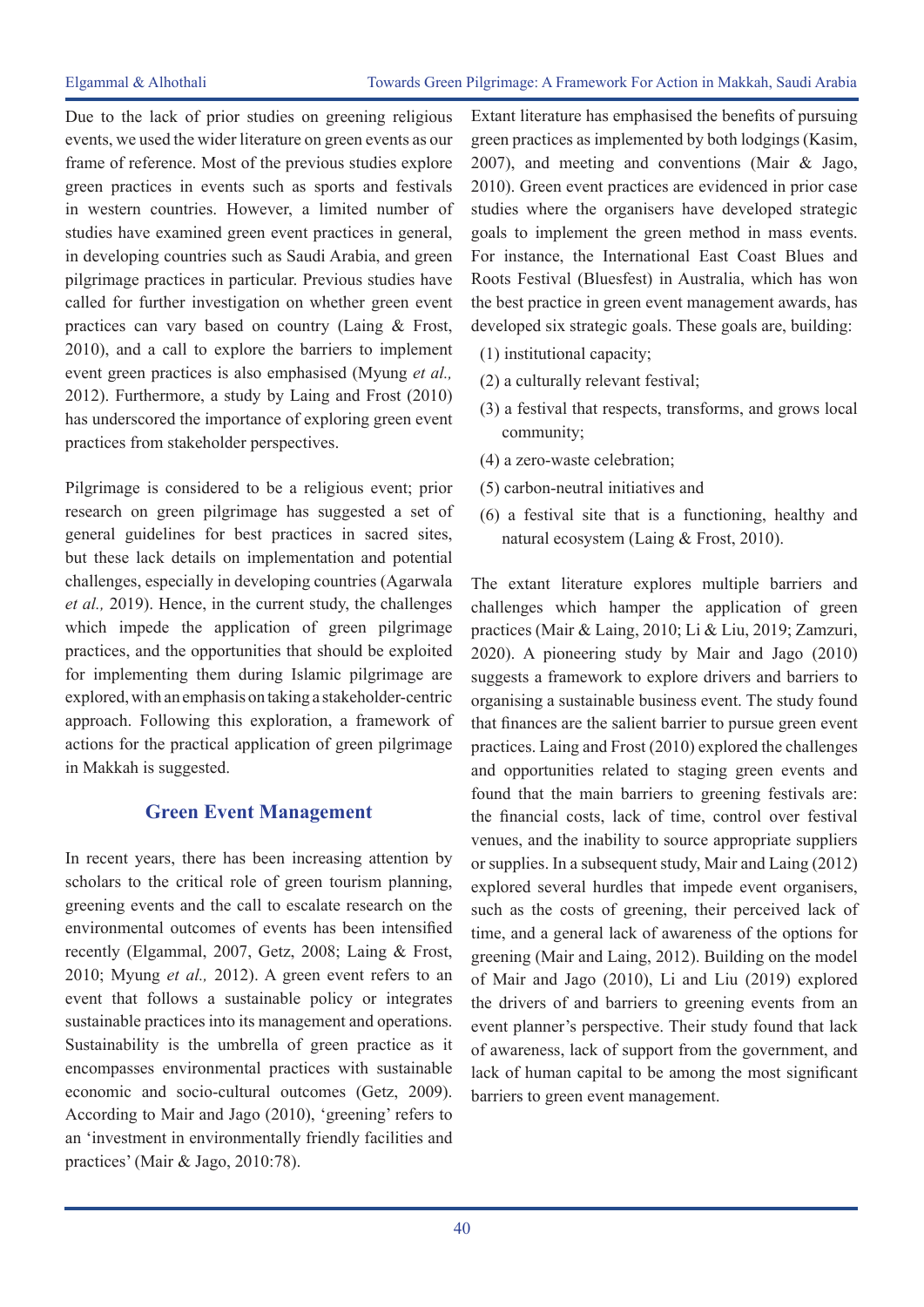#### **Pilgrimage and Tourism**

The World Tourism Organization (UNWTO) has shown interest in religious tourism as a tool for preserving humanity's shared heritage and build cultural understanding. On the other hand, the UNWTO highlighted 'crucial challenges' that face achieving such benefits, which include: conservation of sacred sites, preservation of local traditions and religious practices and development of local communities (Rifai, 2015). Although an ongoing debate has been taking place on the difference between pilgrims and tourists, attempts to distinguish between them is obscure and complicated. Collins-Kreiner (2009) suggests that arguments about pilgrims and tourists have been raging between scholars who focused on similarities between tourists and pilgrim typologies while other focus on typological differences (Cohen, 1992; Graburn, 1989; MacCannell, 1976; Smith, 1992). The literature highlights the fact that they both share traveling and visiting places, which is mostly what tourism involves (Gupta, 1999). Therefore, Turner and Turner (1978:20) suggested that 'a tourist is half a pilgrim if a pilgrim is half a tourist''. Importantly, in this

discussion, pilgrimage is defined as constituting a critical element of religious / faith-based / spiritual tourism, which is a rapidly growing area of study (Timothy & Boyd, 2003, Haq & Jackson, 2009; Griffin & Raj, 2017; Heidari *et al.,* 2018).

Secall defines pilgrimage as travel that is

*oriented towards the divine, towards the sacred space and time lost,* [which] *turns into a religious tourism trip, as people leave their habitual place of residence for a reason that is not the basic need of subsistence* (2003:122).

Heidari *et al.* (2018) describe pilgrims as visitors who are looking 'at the spiritual beauty of a sacred place rather than aesthetic beauty' (p.749). In the current study, we believe that pilgrims share common characteristics in that they travel away from their comfort zone for a specific purpose (i.e. seeking spiritual fulfilment).

There are shreds of evidence that lack of proper pilgrimage planning and management can cause negative economic impacts and when this happens it does not contribute to

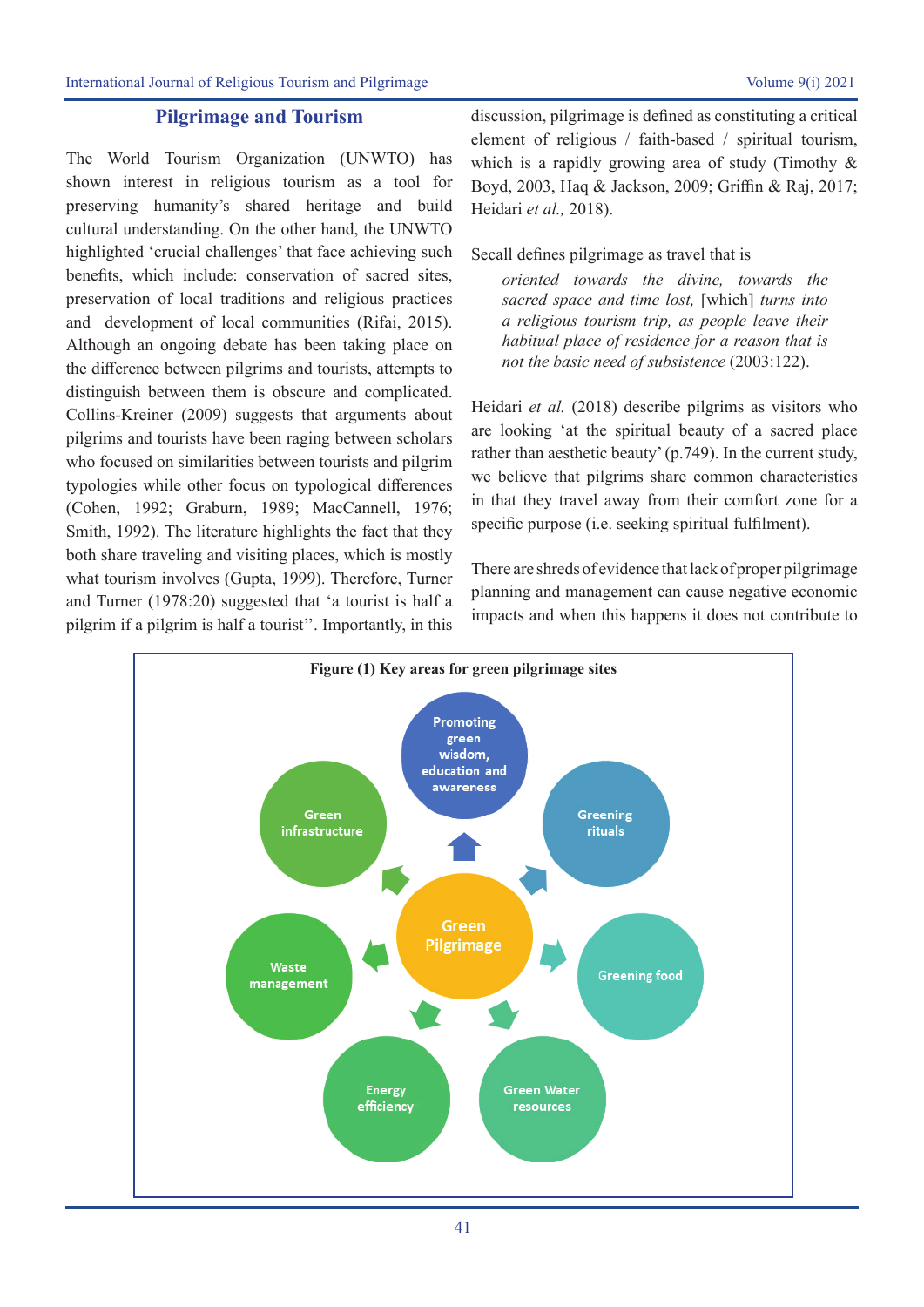the overall welfare of the local community (Fernandes *et al.,* 2012); however, when it is suitably planned, the opposite is the case. In 2014, the UNWTO highlighted the importance of pilgrimage as a step towards the overall achievement of sustainable tourism. The UNWTO later indicated (in 2017) that sacred destinations urgently need to be managed carefully to preserve authenticity and integrity while making them accessible for all.

# **Green Pilgrimage**

Green pilgrimage is defined as bringing together the concept of 'sustainability' with 'pilgrimage' (Agarwala *et al.,* 2019). The purpose of a green pilgrimage is to increase destination capabilities; foster positive and sustainable outcomes for the environment and community; to become a model in preserving the natural resources and decreasing the overall carbon footprint. There is evidence of plastic bottles and rubbish filling pilgrimage routes during peak periods of pilgrim ritual - this increases pollution and negative impacts on the environment (Alliance of Religions and Conservation, 2014).

Shinde (2008), in his study on Tirumala-Tirupati in south India, indicated that the crowd during the pilgrimage is causing stress on the sacred sites' natural resources. Other previous studies have examined air pollution in Makkah during Ramadan and Hajj seasons, concluding that air pollution is exceeding national and international air quality standards. Therefore, air pollution and road traffic flow need more attention from all stakeholders to maintain human health in the area (Munir *et al.,* 2013). To make sacred sites greener during the pilgrimage, the Alliance of Religions and Conservation (2014) identified seven critical areas, as follows (also see Figure 1):

## **Promoting green wisdom, education, and awareness**: This includes the promotion of traditional teachings about nature that are included in religion.

- **Green rituals**: Religious rituals can create a mess if not managed carefully in an eco-friendly way.
- **Greening food**: Food can create up to 30% of people's carbon footprint; planet-friendly food such as locally produced fresh fruits and vegetables can be a healthy choice and support the local economy as well as reducing the negative environmental impact.

**Greening water resources**: Water in holy places needs

to be conserved; appliances need to be water-efficient

- **Energy efficiency and transport**: Solar and other clean energies need to be used in places that pilgrims visit - for all purposes including transportation.
- **Waste Management:** Reducing, re-using and recycling in tandem with composting could save tons of carbon dioxide; in addition, free plastic bags should be banned
- **Greening buildings and infrastructure**: Religious buildings should be adopting sustainable and green infrastructure; also, information about why a particular building is environmentally friendly should be available and communicated to visitors and stakeholders.

The Alliance of Religions and Conservation (2014) recommends several steps that could be taken before the event. These steps are:

- (1) highlighting the reasons for engagement in green pilgrimage;
- (2) involving key stakeholders to share their vision and sign agreements;
- (3) implementing environmental assessment of positive actions;
- (4) having a strategic plan with clear strategic aims, and
- (5) being active members of the green pilgrimage network and sharing green best practices.

These measures are meant to be carried out before the pilgrimage starts. The Vancouver Green City planning guide (2018) added other considerations to be undertaken before the event, such as training staff and volunteers on green issues and encouraging the use of green transportation. During a pilgrimage, stakeholders need to ensure that the pre-planned goals are going as planned and prepare zero waste stations. Post-event evaluation and measuring performance towards green pilgrimage are suggested to be considered after the event, and this should require the involvement of all key stakeholders (The Vancouver Green City planning guide, 2018).

Reflecting on these various examples of best practice, it is recommended that governments, local authorities, and other key stakeholders work together to make their sacred sites greener. This could be done by raising pilgrims' environmental awareness and encouraging them to be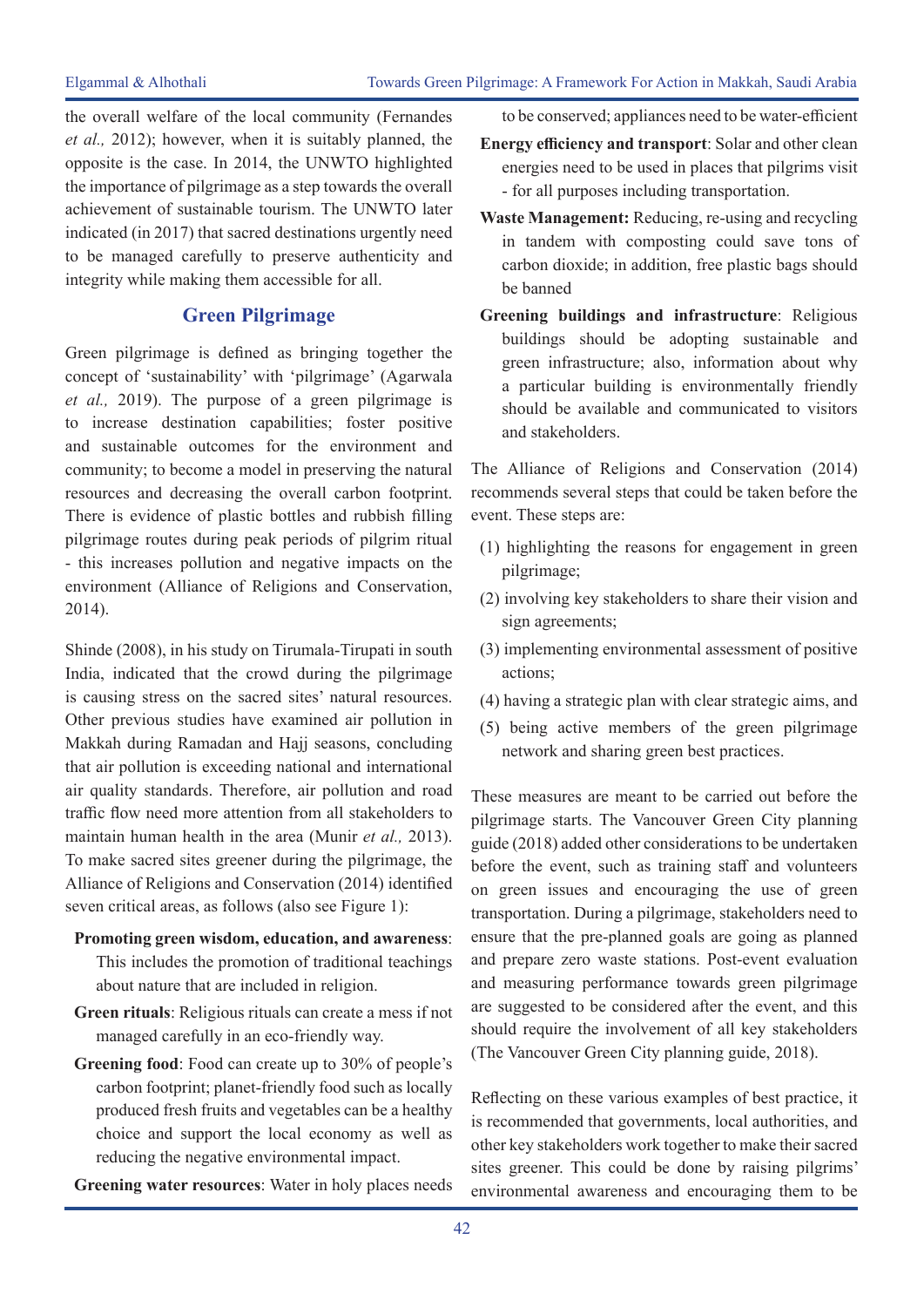part of the process by following instructions and taking the good green practices home with them (Alliance of Religions and Conservation, 2014).

#### *The journey of Muslim pilgrimage (i.e., Hajj)*

The word Hajj means 'to attend a journey' (Adelowo, 2014:395); it is also a pilgrimage made to the Kaaba, the 'House of Allah,' in the sacred city of Makka in Saudi Arabia. Muslims around the world travel to Makkah every year during the last month of the Islamic calendar (Dhual-Hijjah) to perform Hajj and visit other sacred areas. Hajj ritual is one of the five pillars of Islam, and it takes about five days to be wholly performed; however, some pilgrims spend more than 40 days in Makkah and the other holy cities in Saudi Arabia (MOHU, 2018).

The Hajj is the second-largest annual gathering of Muslims in the world. During Hajj, pilgrims perform a series of rituals: (1) walking counter-clockwise seven times around the Kaaba (the cube-shaped building and the direction of prayer for Muslims); (2) travelling back and forth between the hills of Safa and Marwah, and (3) going to the plains of Mount Arafat during the day and spending the night in the plain of Muzdalifa. Additionally, they perform a symbolic stoning of the devil by throwing stones at three pillars. After the sacrifice of their animal, the pilgrims are required to shave their heads. Then they celebrate the three-day global festival of Eid al-Adha (Armstrong, 2002).

Although Hajj is required to be performed once in a Muslim's lifetime, some Muslims perform it more than once. The Saudi Arabian government, in an attempt to manage numbers of pilgrims during the Hajj season, allows the performance of Hajj once every five years for internal pilgrims. For international pilgrims, it depends on the total population of their countries - it is limited based on a ratio of 1000 pilgrims for each million Muslims (MOHU, 2018).

In order to manage crowds during Haji, in 2007, MOMRA launched projects to prevent future crowdrelated accidents (Haase *et al.,* 2016); features of the improvements include an Operations Research (OR) based Decision Support System (ORDSS) for crowd management, which reduces pilgrim congestion;

however, since 2016, MOMRA was no longer in charge of the scheduling and routing recommendations for the stoning-of-the-devil ritual (Haase *et al.,* 2016). Alsebai (2014) points out that, unfortunately, Makkah, where the Hajj rituals are performed, is not among the Saudi cities where waste is treated; stakeholders have not considered waste management as an essential consideration in managing the Hajj. There are a number of challenges related to pilgrims' recycling intentions which make it difficult to make it compulsory by law. These challenges are mostly related to the pilgrims' level of education, socio-demographic factors, ethnicity, and recycling habits.

Because such large number of pilgrims are required to perform prescribed rituals to fulfil Hajj, much stress is placed on the natural resources of the sacred places. Hence, in the current paper, we will focus on the unique characteristics of Muslim pilgrimage (i.e., Hajj) and explore current practices that could be considered as green. Additionally, we will highlight areas that need more attention from stakeholders and suggest a framework of action (before, during, and after Hajj) for a stakeholders to implement green pilgrimage.

### **Research Approach**

The current study adopts a qualitative approach to explore challenges and opportunities of green pilgrimage in Makkah, based on the Hajj key stakeholders' experiences (Hesse-Biber & Leavy, 2010). Since qualitative studies' primary purpose is to acquire relatively new, comprehensive knowledge on a specific topic, interviewing and focus group discussions are convenient to match such purpose (Lamont & White, 2005, Heidari, *et al*. 2018). Two unstructured exploratory interviews were conducted with key governmental stakeholders in managing the Hajj event. The exploratory interviews helped to explore stakeholders' attitudes and form the researchers' initial insights about how the event of Hajj is managed annually and the critical areas for maintaining a green pilgrimage experience. These interviews also helped in identifying a list of critical stakeholders for the planned focus groups; stakeholders who can give insights into the current research and highlight challenges and opportunities for green Hajj in Makkah.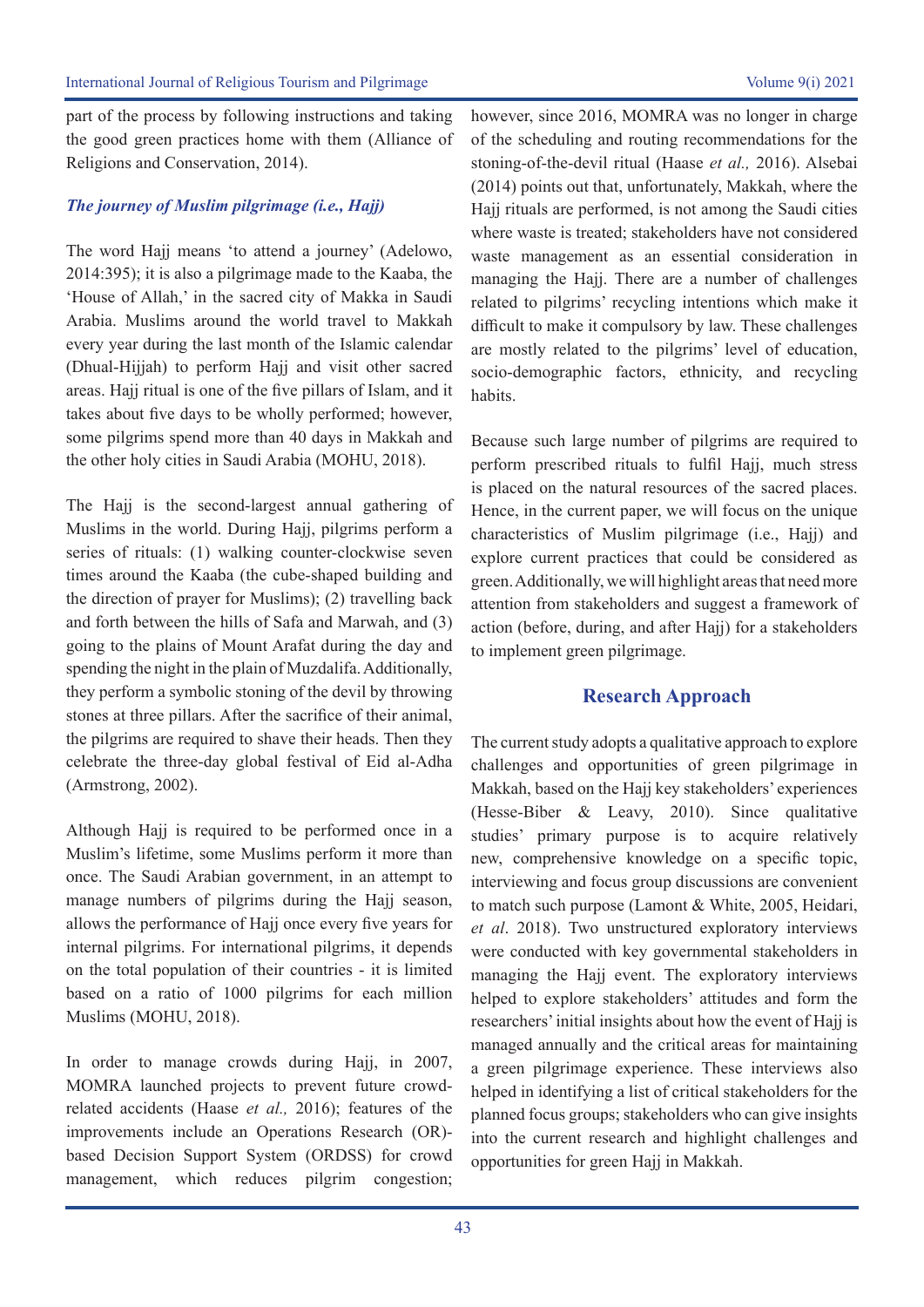Data triangulation through focus group discussions, document analysis, and participant observation was used to collect empirical data and interrogate all the crucial aspects of the study topic.

First, participant observations were conducted in August 2018 during the Islamic pilgrimage (Hajj) to take notes on the practical government actions that could be considered primary practices towards green pilgrimage. Second, literature related to green pilgrimage was analysed to highlight issues to be discussed during the focus group discussions - material was identified by groups such as the Alliance of Religions and Conservation, the Green Pilgrimage Network (2014), and the Vancouver Green Event Planning Guide (2018). Third, exploratory interviews were undertaken to scope out themes and topics of investigation, and also to identify participants for follow up focus groups. Fourthly, since knowledge about green pilgrimage in Saudi Arabia is limited, focus groups were used as an unstructured research design (Rabiee, 2004; Byers & Wilcox, 1991). It was hoped that focus groups would open up opportunities for participants to express themselves and highlight potential challenges (Kitzinger, 1995). Based on the information gathered from the exploratory interviews, the snowball purposeful sampling technique was used to identify members of the research focus groups (Patton, 2002).

These methods allowed the researchers to enter into the networks of critical stakeholders and find participants that might be difficult to identify otherwise (Lamont & White, 2005). Six focus group discussions were held with key stakeholders involved in organising Hajj including the Ministry of Hajj and Umrah (MOHU - Jeddah and Makkah branches) the Municipality of the holy city of Makkah (MOCM) - Saudi security - civil defence, Mass gathering authority) etc..

Each focus group session consisted of 6-8 participants (31-65y) and lasted between 75 and 90 minutes. Overall attitudes and current actions related to green Hajj were captured through discussions round questions such as

- What is your environmental policy? Do you adhere to it? How do you monitor it?
- Do you use green management approaches:
- What are your perspectives towards green pilgrimage?

Do you hire local staff?

- What training do you give your staff?
- If there is a staff uniform, does this use sustainable materials, e.g., organic cotton?
- Do you source supplies locally? (derived from Alliance of Religions and Conservation, 2014).

A code containing letters to denote the first letter of the participant name followed by a number (the number of the focus groups), were assigned to each quote in the transcript to protect the anonymity of the participants.

Written verbatim transcripts were arranged for all focus groups. Transcripts were then analysed using the coding process of dividing data into codes and categories following the steps of Miles and Huberman (1994). Such a process started with identifying a set of broad themes that emerged from the exploratory interviews, documents, and reviewing previous studies. After developing and polishing codes and categories, research findings were presented in the form of concepts and propositions to develop the logical coherence of the research topic (Miles & Huberman, 1994). Propositions are used to describe relationships with concepts (Tesch, 2013), where concepts, on the other hand, are generalised from empirical facts (Taylor & Bogdan, 1998). In the results section, concepts represent the challenges and opportunities of green pilgrimage in Makkah, while propositions characterise the possible relationships between such challenges and opportunities.

To reflecting upon the research findings, a framework of action is developed as an initial step towards implementing a green Hajj strategy in Makkah. It includes strategic objectives and related activities with responsibilities assigned to each stakeholder involved in the Hajj process. In addition, more themes will be discussed in the light of previous literature, so proper discussion and valid conclusion can contribute to the general green pilgrimage body of knowledge.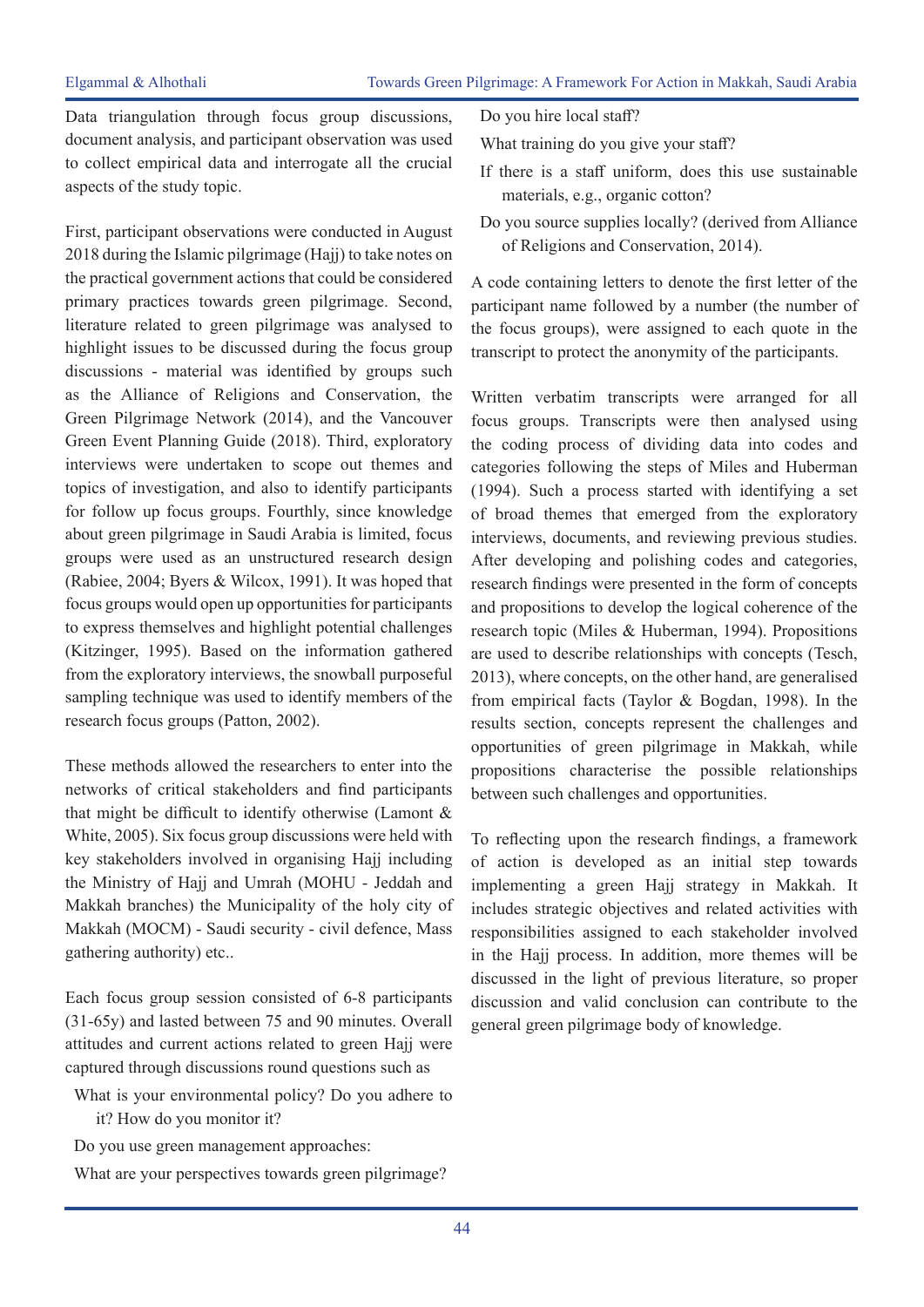# **Results and Discussion - Challenges and opportunities for green Hajj pilgrimage**

This section discusses the results of investigating the challenges and opportunities of green pilgrimage and the relationships among them, particularly within the Muslim pilgrimage context (i.e., Hajj). A framework of actions to be considered by Hajj stakeholders will be discussed.

The results found that implementing green pilgrimage in Makkah, although it has some opportunities, is beset with several difficulties that negatively affect the natural resources and the local community benefits. Opportunities and challenges are here divided into seven main groups as discussed below:

Initiative towards Green pilgrimage,

Waste management,

Energy efficiency and Transportation,

Greening water resources,

Greening food,

Green rituals, and

Promoting green awareness.

### *Initiatives towards green pilgrimage*

Stakeholders involved in Hajj are diverse; MOHU, supervised by the Supreme Hajj Committee, is the primarily responsible institution for planning, evaluating, coordinating, and reporting to the King, the Custodian of the Two Holy Mosques. The Ministry's vision, which is communicated through its website, is focused mainly on providing excellent services to pilgrims and ensures their safety. All companies and establishments involved have to be licensed by MOHU (MOHU, 2018).

The findings of focus groups and participant observation reveal several steps that involve stakeholders who have already started to save the environment and community and move forward towards green pilgrimage. One of the main contributions in greener management of pilgrimage is the establishment of research centres. This has already started to take place through the Hajj and Umrah Institute at Umm Al-Qura University in Makkah. Much research done in this area is related to managing waste, recycling, water consumption, and improving waste to energy facilities (Ouda & Cekirge, 2013; Alsebai, 2016; Ouda *et al.,* 2016). More has to be done about other aspects of green practices, such as studying and monitoring the behaviour of pilgrims concerning the generation of solid waste, and pilgrims' attitudes towards taking part in the implementation of green pilgrimage. It is also worth mentioning here that a focus group participant indicated that

*There is an institute for Hajj related research. However, data and results are not well disseminated to the audience* (S6).

Therefore, broader dissemination of the outcomes of such research and studies on green pilgrimage is strongly recommended.

A recently proposed initiative of one of the critical areas green pilgrimage (i.e., promoting green awareness) was introduced in 2016 in Makkah involving several Hajj stakeholders (i.e., Umm Al-Qura University, MOHU, and the Custodian of the Two Holy Mosques Institute for Hajj Research and Umrah (CIHUR). The focus of the initiative was

*raising pilgrims' awareness of the importance of sorting solid waste, particularly in Menna camps to reuse, recycle and reduce the environmental stress on such a sacred place* (F2).

One hundred and fifty thousand folded brochures about green Hajj camps in Arabic, English, and Urdu languages were distributed in camps during Hajj in addition to the distribution of large green waste containers (this was also confirmed through participant observation). Pilgrims cooperated in screening waste at this time by sorting the solid waste into two types, dry and organic. The ratio of sorting solid waste reached 19.5%, 12.9%, 12.7% of the total solid waste plastic generated by Egyptian, Australian and Pakistani pilgrims, which was a good sign of the success of the project (Alsebai, 2016).

Participants in focus group four confirmed,

*Cooperation with food charity organisations to donate excess food was also initiated five years ago as a part of the waste recycling plan adopted by the Ministry of Hajj bureau in cooperation with Makkah Council. However, managing excess food is still a challenge as it exceeds the ability of current charities* (S4).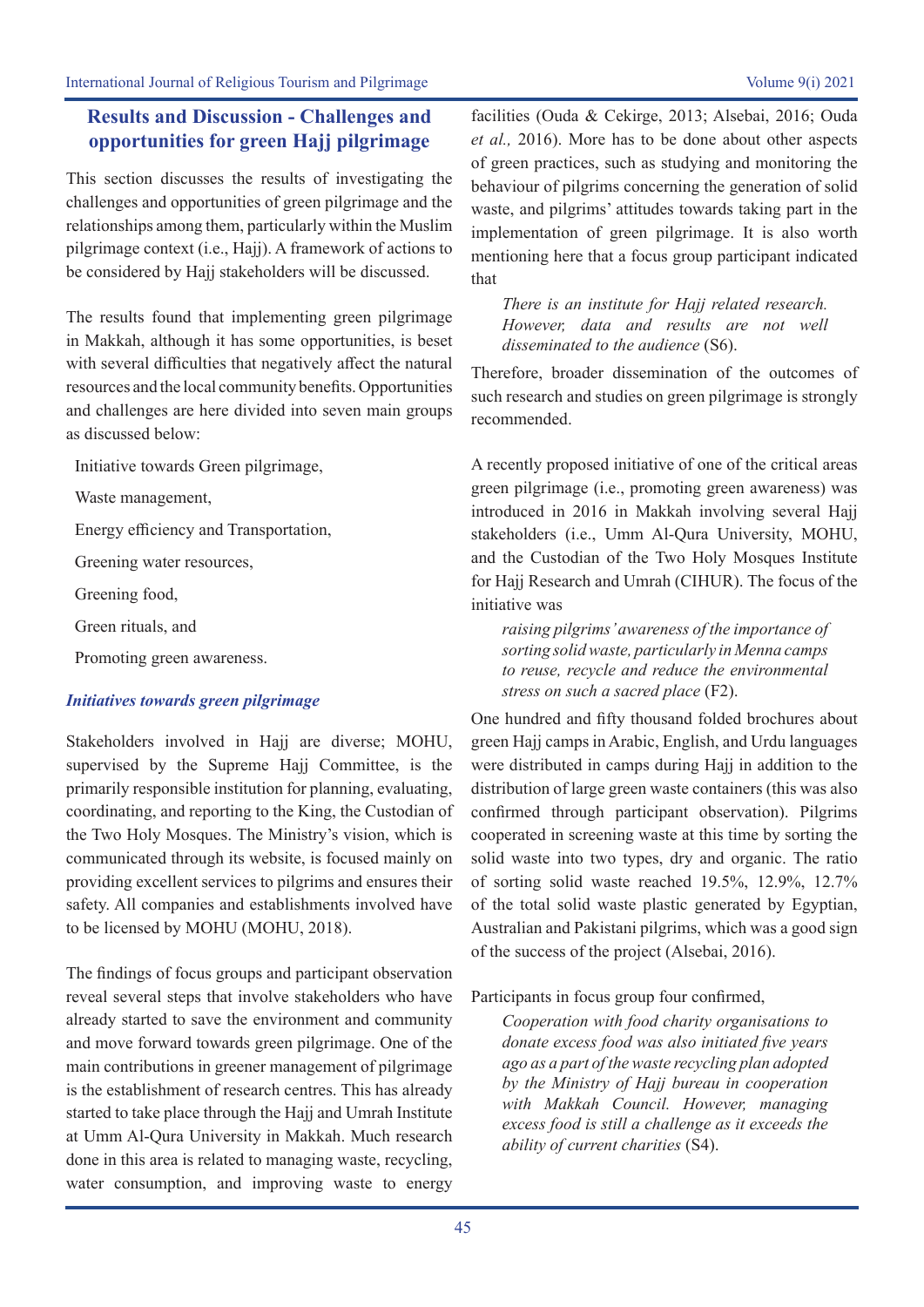Therefore, the ministry needs to expand its cooperation with food charities to maximise the positive economic and social benefits and reduce negative environmental impacts.

Participants in focus group three indicated that there are other green initiatives and campaigns conducted by different stakeholders, such as the Municipality of the Holy City of Makkah, separate from the MOHU. A participant emphasised that

*Efforts to promote green management should be consolidated to achieve sustainable outcomes*  (S4).

These findings are underscored in prior studies, which stress that all stakeholders should agree on the purpose and consequences of green events to ensure lasting benefits (Watt, 2006). Otherwise, efforts will be scattered and wasted. Hence, we believe that the first step towards greening Hajj is 'Green collaboration' which refers to stakeholder collaboration in terms of objectives and goals towards implementing green practices. Indeed, such initiatives are considered promising opportunities, and MOHU needs to support more of them to gradually implement green pilgrimage in Makkah.

#### *Waste management*

A tremendous amount of waste is an ultimate consequence of massive event gatherings such as sports and festivals, especially when food and drinks are involved (Zelenika *et al.,* 2018). The situation is worsening in the case of Hajj as pilgrims stay in the sacred places for a few days with three meals per day. One of the most significant challenges that faces the municipality of the holy city of Makkah is the transfer of solid waste, especially transferring wastes through congestion (Alsebai, 2016). It was indicated by a participant that

*Waste management during Hajj is considered very challengeable, particularly with the high temperature that sometimes reaches over 40 degrees* (A1).

To solve the problem of solid waste removal during congested periods, the Municipality has initiated two solid management systems to minimise and accommodate the massive amount of waste during peak times; the first system is building over ground and underground pressurised waste storage

*To solve this issue, we built underground pressurised storages (approx. 130), we also have 1200 over ground pressurised storages*  (K1).

#### Another participant added

*It covers 30% of the total waste, therefore, we created two mobile stations in (Azizia and Moaisem) to ease the movement of trucks instead of going to throw in the landfills, yet, these bins also become loaded with massive amounts of waste, which reach Approximately 46 000 Tons of waste* (M1).

The second approach is:

*establishing a smart waste system to track, supervise and monitor garbage trucks, and street vacuum cleaners* (F1).

Solid waste management / removal is considered an initial and essential step towards green practices. The accumulation of waste in landfill is the main critical reason behind environmental problems, such as water and soil contamination, via leaching of heavy metals and air pollution via emission of greenhouse gases (Zelenika *et al.,* 2018). It is also vital to divert waste from landfill in the form of recycling and composting, which can help mitigate the negative impacts of waste and recover useful materials from landfill.

Despite the massive efforts established by the Municipality to remove and manage the substantial waste surplus, the challenge is to deal with the reasons behind the enormous increase of solid waste and deal with this in a greener way. The findings of the focus groups revealed that the amount of solid waste produced by each pilgrimage is the major challenge facing the involved stakeholders, especially the Municipality. An executive in the Municipality of the Holy city of Makkah has emphasised that

*The issue of the waste surplus will not be solved unless a smart green plan to minimise the waste from the source (i.e., inside the sacred place) is established* (S1).

The respondent also elaborated that the average waste per pilgrim reaches 3 Kilos of garbage.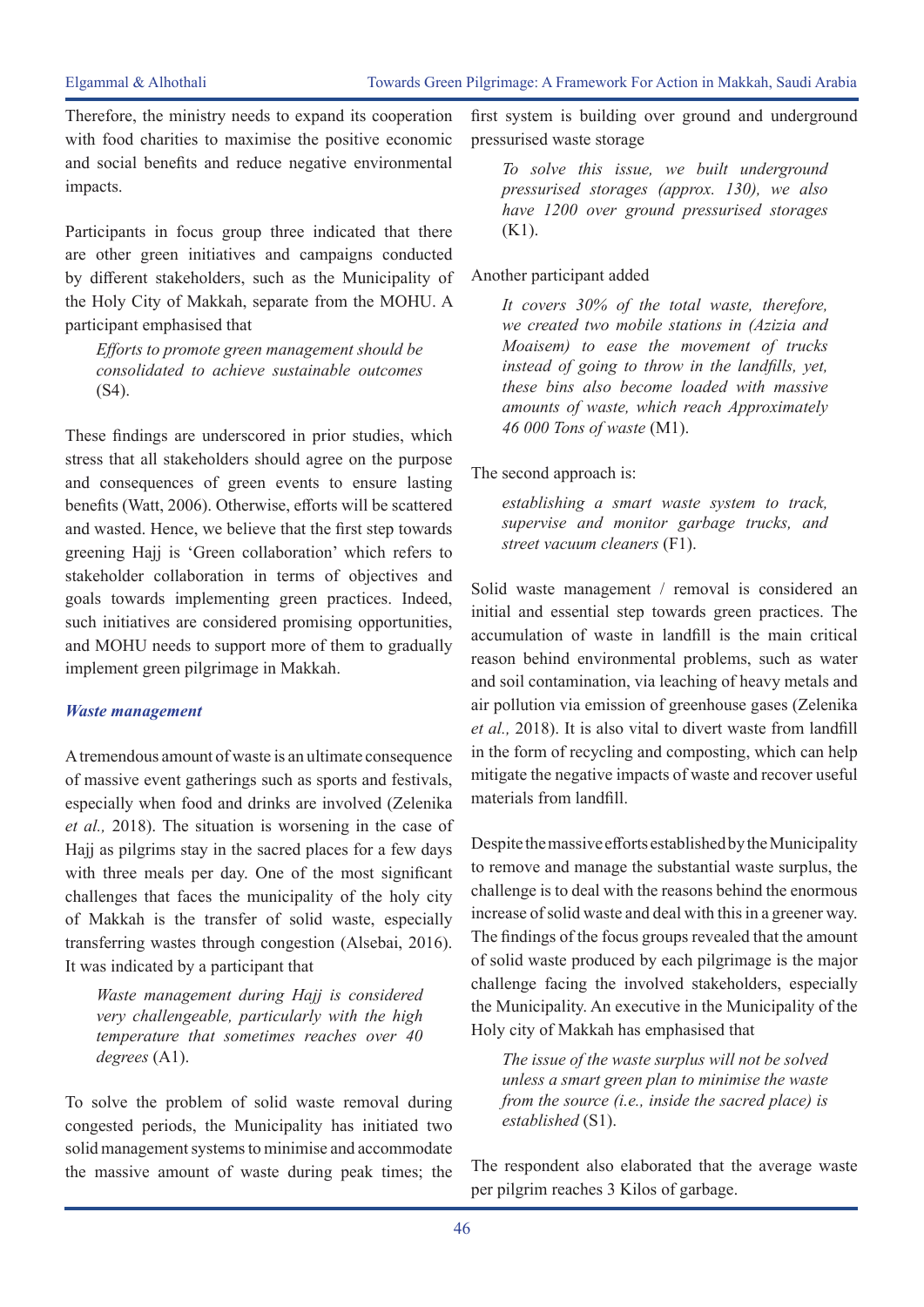#### International Journal of Religious Tourism and Pilgrimage Volume 9(i) 2021

*We should work on reducing the number of products that enter the places* (S1).

Hence, we come to conclude that waste reduction or prevention is one of the critical steps towards green practices of solid waste management. Waste is costly as it is the disposal of something that has / had value in the first place as it was purchased and moved at a cost (Ahmad *et al.,* 2013). Added to that, Solid Waste Management (SWM) is a significant operational practice and requires stakeholders to utilise more sustainable practices. By implementing green SWM, a clear message could be efficiently delivered to pilgrims about the benefits of green practices (Laing & Frost, 2010). The findings indicate that more consolidated efforts towards communicating the benefits of green practices for the environment, community, and economy should be implemented.

**Recycling:** Solid waste recycling is one of the traditional ways of SWM and among the initial steps towards green practices (Hottle *et al.,* 2015). Prior studies have demonstrated its efficiency in reducing  $CO<sup>2</sup>$  emissions (Hottle *et al.,* 2015). Although there are no formal plans from MOHU concerning recycling, different suggestions were made by the Hajj research institute regarding using metal cups instead of plastic ones.

*We have thought about replacing the plastic cups with metal ones, but this needs more funds and is not currently possible* (T3).

The Hajj event offers an excellent opportunity to encourage the generation of recyclable waste as it has a long duration for each patron, especially in the Menna Campus, where most of the trash is plastic, paper, and organics. However there are other materials that would be more difficult to recycle. For example, a study by Alsebai (2018) examines pilgrims' awareness and attitude regarding home-generated medical waste. This study found that the amount of home-generated solid medical waste generated during the Hajj event is high.

Although there are efforts from MOHU and MOCM concerning the development of a waste management plan, there should be a zero waste station provided for every 500 attendees during Hajj at peak times. Prior studies emphasise the critical role of volunteers in mastering,

controlling, and monitoring the process of sorting and recycling solid waste (Zelenika *et al.,* 2018). Volunteer contribution to the mastery of green practices during Hajj is essential. Hence, at least two trained staff or volunteers should be assigned to each zero-waste station (The Vancouver Green Event Planning Guide, 2018).

#### *Energy efficiency and transportation*

**Gas emission:** This is among the critical environmental problems that face authorities and stakeholders involved in managing massive crowd events. The findings of a study by El Hanandeh (2013) emphasise that the Hajj event is a significant global contributor to greenhouse gas emissions. To solve this critical issue and to keep the air of Makkah healthy and clean, the Saudi government has invested in scientific research via the establishment of the CIHUR. One of the central units in this institute is an air pollution research unit, which is responsible for monitoring and reducing air pollutants in the two holy cities (Makkah and Madina).

**Transportation:** A study by Habeebulla (2013) attempted to explore air pollutants near the holy mosque in Makkah. The study found that a significant source of contaminants was road traffic - re-suspended and windblown dust and sand particles. To reduce the negative impact of pollutants from traffic, MOHU has emphasised the use of Buses, which are energy star rated. Respondents also affirmed that all cars used during Hajj are periodically examined for gas emission to reduce pollution; this is also contributing positively to reducing car related damage to the environment.

*Transportation is available for pilgrims; buses and trains are examined regularly for being environmentally friendly* (F6).

Another study by Hameed and Habeebulla (2013) to measure the level of air contamination around the holy mosques has revealed that anthropogenic activities are main variables for controlling air bio-contamination around the sacred mosque. Hence, environmental awareness programs should be delivered to pilgrims via their campaigns. These programs can help reduce the negative impacts of human activities on the environment (Sola, 2014). This should be a relatively easy process, since pilgrims are keen and open to absorb knowledge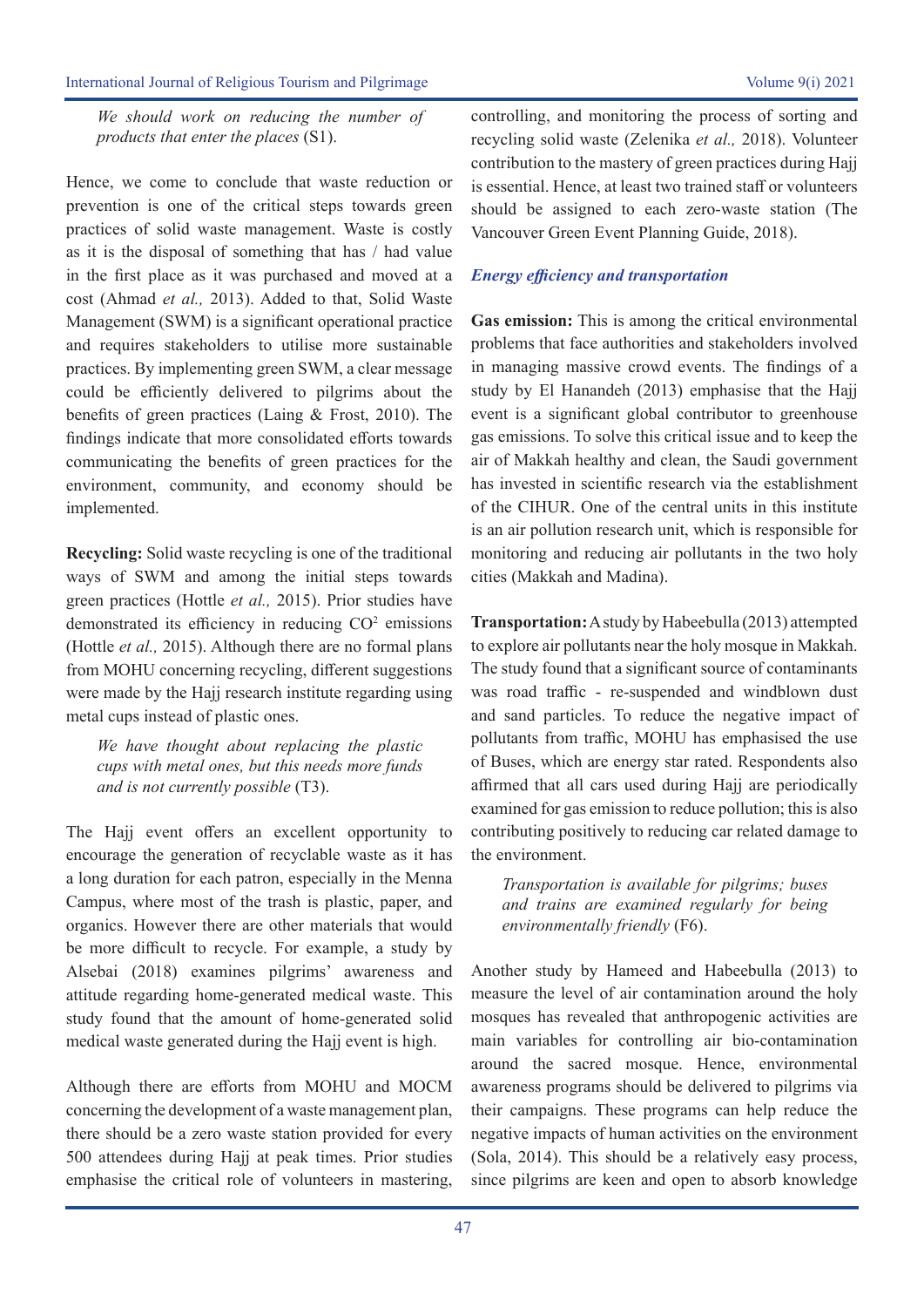about environmental awareness (Alsebai, 2018). The Indonesian Ministry of Religious Affairs, for example, has introduced wide-bodied aircraft to reduce the number of individual flights carrying pilgrims to the Hajj (Alliance of Religions and Conservation, 2014).

#### *Greening water resources*

Free Zamzam drinking water faucets are currently available for pilgrims inside and around the Holy mosque; however, according to one of the participant,

*There are no awareness campaigns of how to save water and how to effectively manage water, plastic cups and bottles* (S5).

Other participants indicated that currently, there is no policy related to reducing water waste or raising pilgrims' awareness of using water in a greener way. However, a participant indicated

*The Saudi water company developed a type of faucet using a technology that is reducing water consumption* (A3).

MOHU could adopt this technology as a step towards conserving water in the area of the Holy mosque.

Interestingly, some countries such as Indonesia encourages its pilgrims to reduce their consumption of water during their trip to Makkah. Indonesian believers are encouraged to stay in Saudi Arabia for fewer days to reduce their impact on energy and water consumption (Alliance of Religions and Conservation, 2014).

### *Greening food*

Another challenge that is related to the surplus of waste is the tremendous amount of food and drink that is distributed to pilgrims inside the camps. This food surplus is considered a significant hurdle to waste removal by the municipality. We realise that the amount of garbage is vast because the amount of food is also huge. Hence, we found that one of the possible solutions to minimise waste could be to reduce the amount of food entering the sacred places.

Participants indicated that steps were taken towards reducing food waste by offering pilgrims ready-made

meals or dry food; however, not all international and internal pilgrim campaigns agreed to follow this strategy. This is might be attributed to the fact that the ready meals might not suit the pilgrims' taste. One interviewee emphasised that the campaigns should provide food that satisfies the pilgrims' taste according to their culture and background; however, this is also challenging. According to one of the participants,

*MOHU has tried hard to increase the quality of food and achieve 45% of feeding pilgrims their favorite food, so all is consumed without food waste* (H2).

It was also indicated that

*Some frozen meals are used to feed international pilgrims during their trip to Jeddah airport as they have up to 8 hours waiting time for their flights* (A3).

These efforts are considered as steps forward toward ensuring that food waste is managed effectively and indeed facilitating the implementation of green pilgrimage in the area of greening food. However, more efforts should be made toward the prevention of food waste. In particular, MOHU and MOMRA need to maximise their efforts on green waste management practices, which involve two stages: waste prevention and waste transformation. Waste prevention is concerned with reducing both the volume of waste and its pollutant contents (Jaron & Kossmann, 2018). This result is emphasised as one of the solutions to minimise the number of products (e.g., meals), which are distributed for free to the pilgrims. The second stage (waste transformation) is concerned with transforming the waste into usable products (Jaron & Kossmann, 2018). Overall, less waste means better utilisation of inputs resulting in lower use of raw materials and reduced waste disposal costs (Hart & Ahuja, 1996).

A study by Papargyropoulou *et al.* (2014) differentiated between waste prevention and waste management. Accordingly, waste prevention refers to activities that prevent the generation of waste in the first place, for instance, the reduction of food surplus. However, waste management involves handling food waste once it has been generated, such as composting and anaerobic digestion. Hence, both MOHU and MOMRA should collaborate and integrate their efforts to plan and execute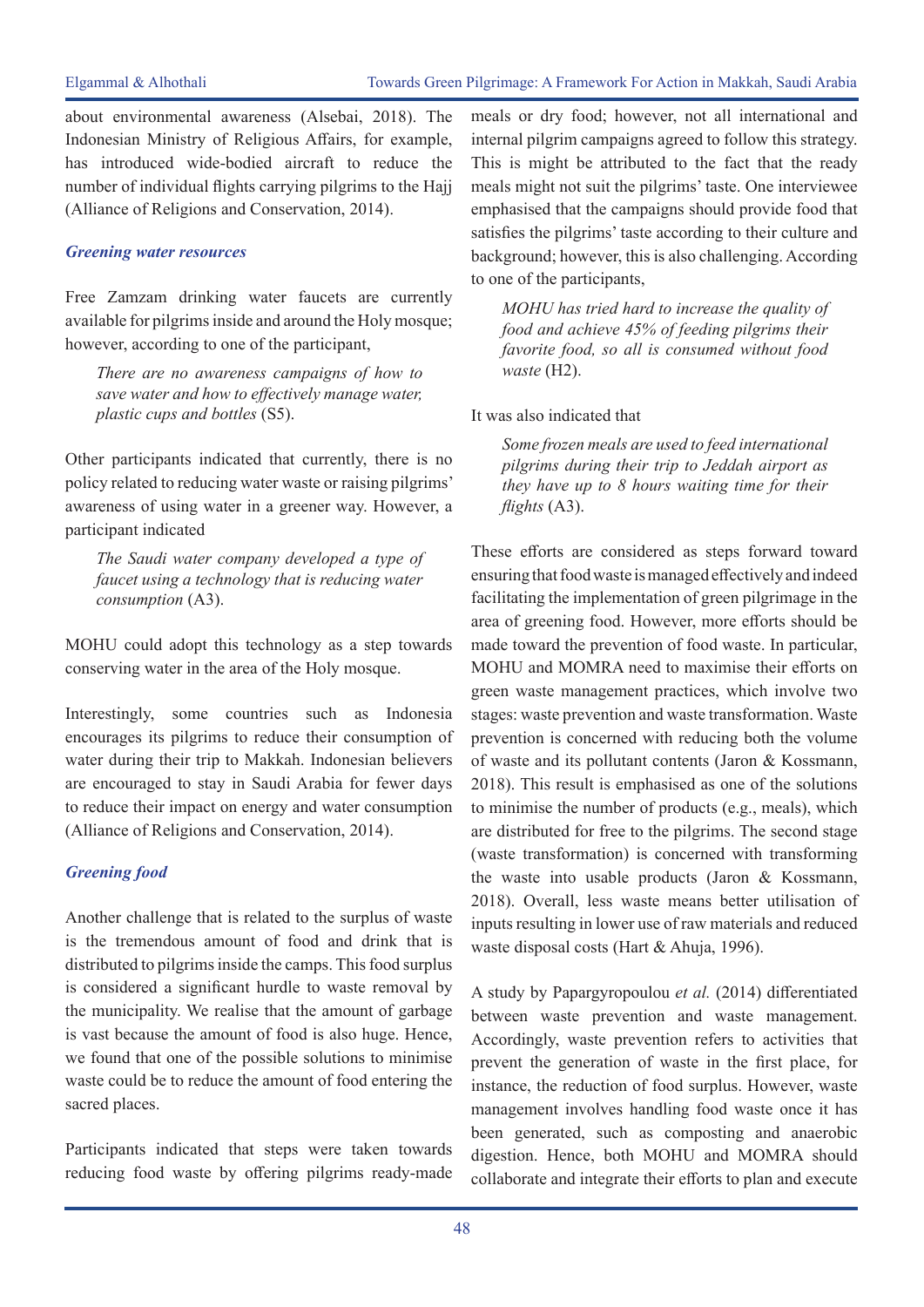waste prevention strategy to reap its benefits for citizens, society, and the environment.

**Using local products**: participants indicated that while all food during Hajj is produced locally, there are not enough local products to meet demand during Hajj, and there are no policies or formal plans related to using Saudi produce.

*We hope that the MOHU takes local products and handcraft into consideration and adopt a plan for it* (M2).

The findings demonstrate the lack of strategy to maximise the use of local products. Hence, we recommend that the MOHU and the Ministry of commerce should collaborate to encourage Saudi entrepreneurs to contribute to the process of greening food.

#### *Greening rituals*

Since religious rituals can create major issues if not managed carefully and in an eco-friendly way, MOHU has identified areas that need attention during Hajj. The key issues in terms of ritual logistics include safety and security, lost pilgrims, Carrying Capacity in camps in Menna and Aljamarat, and animal sacrifice (slaughtering) as discussed below:

**Safety and security**: The phenomenon of crowdedness during Hajj critically influences most of the participants, is seen as being a major challenge by most of the stakeholders involved, and is considered as a hurdle to the implementation of green practices. This is attributed to the fact that a massive number of pilgrims who gather in a limited space can negatively influence the environment. The findings reveal that pilgrims' safety and security during peak times is a strategic objective of critical priority to the government. Hence, the government has invested in research to explore technological solutions that can explore crowd behaviour, density, and flow (Seddeik & Shambour, 2019; Seddiq *et al.,* 2019).

The findings of this study reveal that there are six campaigns or organisations responsible for pilgrims from all over the world. The relevant campaigns are responsible for delivering food and accommodation for the pilgrimage. In 2018, MOHU reported the arrival of 2.3 Million external legal pilgrims and 759,000 internal legal pilgrims to the sacred places to perform the Hajj rituals. In addition, there is an estimation of 222,000 illegal pilgrims who enter Makkah a month before the Hajj season, so they avoid the security and Hajj permission controls which are considered important for providing safety, security, and control. Interestingly, such illegal pilgrims used to be more than a million a few years ago, but due to security regulations and control, this number has decreased. Participants indicated that as long as illegal pilgrims arrive in Makkah, officers cannot ask them to leave before completing their Hajj.

*Not all pilgrims come through campaigns, so individual pilgrims considered a huge challenge for the Hajj ministry (A5).* 

These illegal pilgrims are affecting the carrying capacity of scared places and can lead to security problems if things are not well managed. The main aim of MOHU is to ensure the safety of pilgrims in all locations during Hajj and confirming that systems such as services for lost pilgrims are managed effectively.

Moreover, the respondents also emphasise that stakeholder conflict of interest is one of the reasons which impedes the implementation of green practices. Since the main objective of the Saudi authority is to ensure that pilgrims are safe, guaranteeing this objective intersects with other stakeholders' purposes, such as going green. This finding confirms prior studies that emphasised the role of stakeholder collaboration to support the green image and to implement green practices of business. Mair and Frost (2010) stress that to organise events, stakeholders successfully should have consistent themes and objectives. Respondents also noted that the lack of communicating efforts related to the green event is impeding the application of green event practices.

**Lost pilgrims**: MOHU deals with lost pilgrims through offices outside the holy mosque. Interviewees indicated that to maintain pilgrim security, they divide lost pilgrims into two categories: first, pilgrims who have information about their accommodation, this category is easy to handle. In such a case, security describes the location if it is close, but if it is far, they provide transportation for them. Second, pilgrims who have no information about their accommodation and in that case, security officers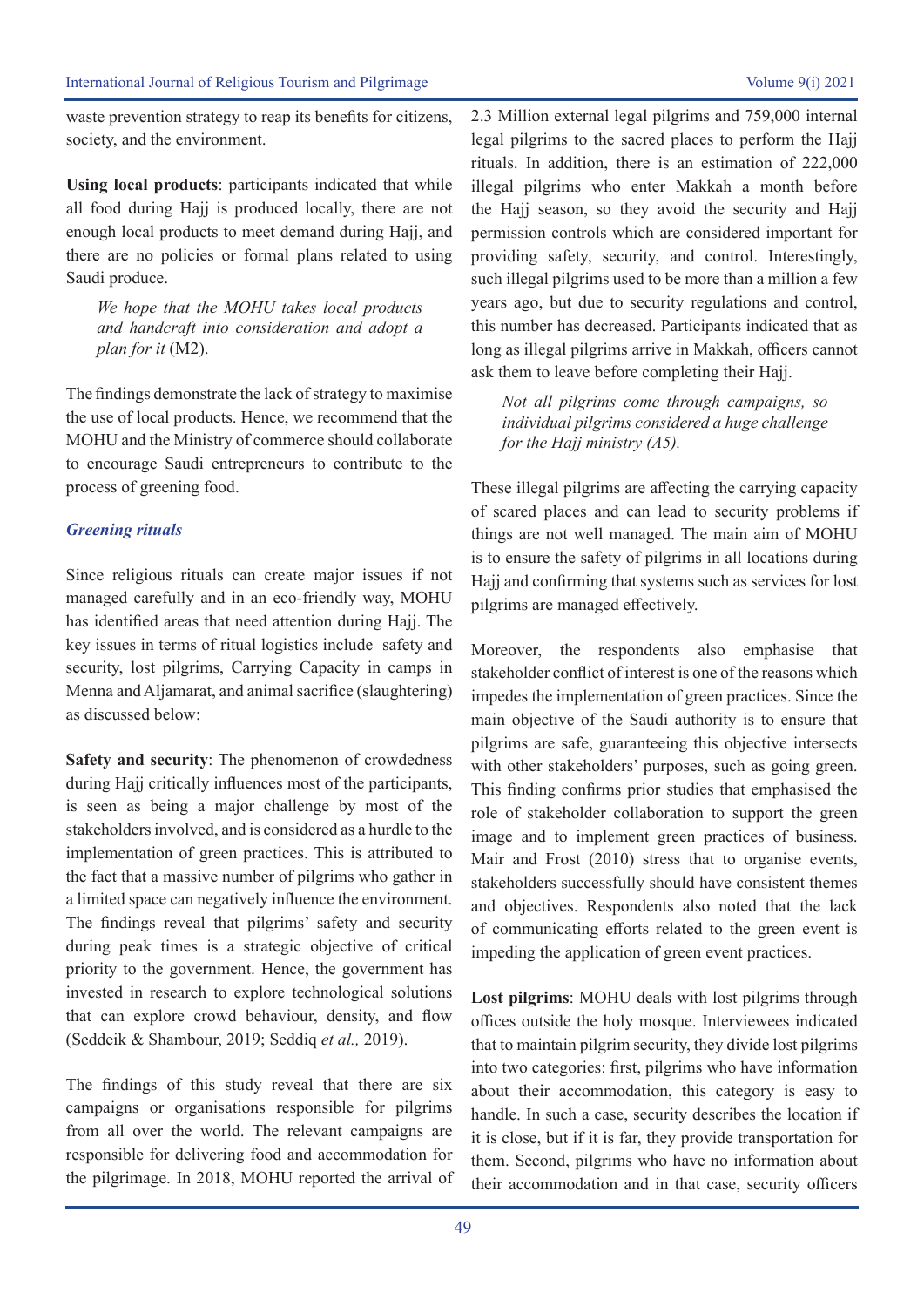check their electronic bracelets for information and transfer them to their location. There is a future vision in using such bracelets more by adding the pilgrims' health condition information and using it to obtain information about the number of pilgrims in each location at a specific time which should facilitate managing the carrying capacity (Almowaten, 2016).

**Carrying capacity in Menna**: In focus group one, participants revealed that the pilgrim camps in Menna are a project that was adopted by the MOHU in 1997. The lodge in Menna has a fixed carrying capacity. In specific, there area of one tent is  $16m^2$ , and the total carrying capacity for the whole camp is limited to accommodate 1.4 million pilgrims. However, the MOHU is aware that

*Both international and internal campaigns are using all spaces available for praying and hospitality to squeeze more pilgrims in* (M1).

This means that an area that should take 100 pilgrims is taking up to 500 pilgrims. The rest of the pilgrims are accommodated in small hotels and different accommodation units in Makkah,

*Such units have to obtain the proper licenses for operating during Hajj season* (S2).

The MOHU has been trying to find solutions for creating a space in Menna's camps. Focus group 2 participants indicated that future projects are aiming at doubling the carrying capacity by replacing single beds with bunk beds. Such an idea of providing bunkbeds was implemented with 460,000 Asian pilgrims in 2018, and

*The outcome of its implementation was promising* (S2).

A study by Seddeik and Shambour (2019) utilised a heuristic-based approach to better distribute the groups of pilgrims over the tents in Menna. The findings reveal that the proposed algorithm provides satisfactory distribution for Menna tents. Hence, the Saudi government is investing in innovative research to expand the capacity of the sites to accommodate more pilgrims.

**Carrying capacity in Aljamarat**. This site is where the Devil stone-throwing takes place, in Menna. The Saudi government has improved the carrying capacity of the stone-throwing area so that it can accommodate up to 300,000 pilgrims per hour:

*This is controlled by advanced cameras to avoid congestions and injuries among pilgrims* (A5).

Despite continuous improvement to the site and its infrastructure, stampedes during crowd movements are serious incidents that need to be dealt with seriously (Illiyas *et al.,* 2013; Hasse *et al.,* 2016). Hence, Saudi authorities developed a comprehensive crowd management program, which emphasises the development of an optimised schedule for the pilgrims performing the stoning ritual. This schedule describes specific routes and time slots for all registered pilgrim groups. This enables the enforcement of one-way flows toward and from the ritual site (Hasse *et al.,* 2016). This strategy reduces congestion and crowding.

However, respondents in focus group four indicate that pilgrims do not always commit to the announced throwing times of their group; some of them go at different times according to what suits them. The interruption in the schedule happens because of two reasons, either

*Mistaken beliefs about the exact times of throwing stones, particularly among Asian pilgrims who listen more to their religious Imams or leader* (S4),

or their preference

*To go individually rather than with their group*  (A2).

This is challenging as it requires increased awareness of beliefs in terms of the Hajj ritual in addition to ensuring pilgrims' commitments to their assigned time of throwing.

Currently, there are cameras on-site in Aljamarat that are directly connected to the Hajj operation room,

*If the number of pilgrims exceeds the carrying capacity of the site, orders are given to ... not to allow any pilgrims to go to the devil stoning site* (Z4).

In responding to optimising the services provided in Menna, one of the research projects has utilised IoT technology to create 'smart camps.' By using sensors, essential data to automatically adjust the comfort level of the camp and optimise the available resources (energy and water) usage, in addition to keeping the camp-site safe and secure, could be achieved (Seddeik & Shambour, 2019).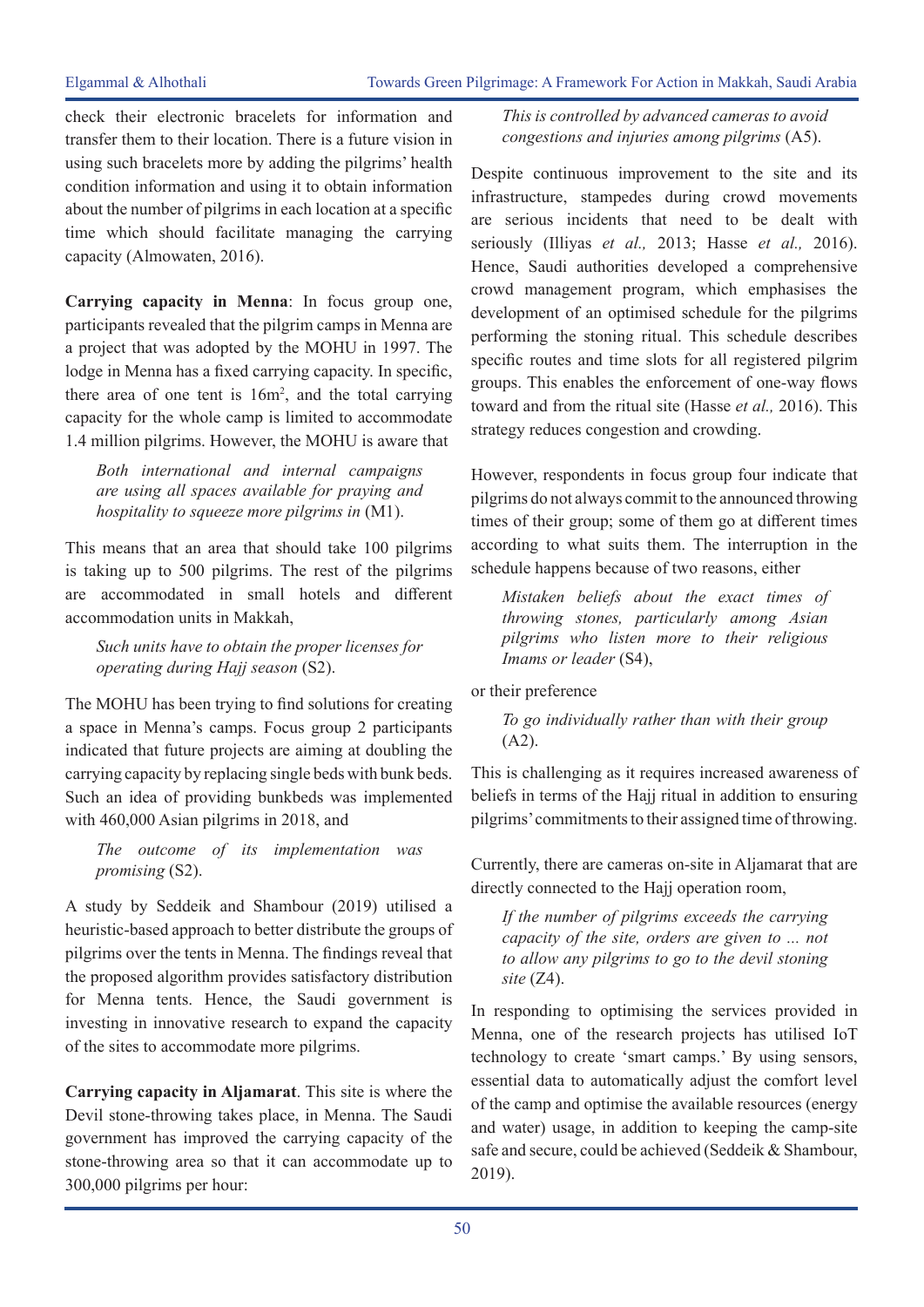One of the main challenges facing MOHU in managing carrying capacity is the phenomenon of beggars. Based on participant observation, the presence of beggars all over the sacred places is evident. These people are utilising the Hajj events either to generate money from pilgrims or to sell small products illegally. In this regard, respondents in focus group six have pointed out that MOHU recently formed a committee to record, manage, and monitor all phenomena during the event. This is important, since the presence of beggars can affect the Ministry's efforts in strictly maintaining carrying capacity during the Hajj performance.

**Animal sacrifice (Slaughtering):** Slaughtering of an animal sacrifice is a ritual that has to be performed during Hajj, and thus, a large number of goats and sheep are slaughtered annually during this event

*This is because each pilgrim has to sacrifice for himself a sheep or a goat* (O6).

People in Saudi Arabia used to slaughter an estimated of 2.5 million animals in celebrating the Feast of the Sacrifice (Eid Aladha) (Amtul, 2014). This enormous demand can create extraordinary slaughtering logistics over the course of several days (Brooke, 1987). To manage

| Table 1a: Before Hajj                                       |                                                                                                                                                                                                                           |                                                                           |  |  |  |
|-------------------------------------------------------------|---------------------------------------------------------------------------------------------------------------------------------------------------------------------------------------------------------------------------|---------------------------------------------------------------------------|--|--|--|
| <b>Objectives</b>                                           | <b>Action</b>                                                                                                                                                                                                             | <b>Potential implementation</b><br><b>parties</b>                         |  |  |  |
| <b>Promoting green</b><br><b>Education and</b><br>awareness | Communicate the Hajj green vision on the MOHU website as well as<br>all stakeholder websites                                                                                                                              | MOHU / Pilgrims affairs office<br>/ Travel agencies / (GPH)               |  |  |  |
|                                                             | Encourage handicrafts which will increase economic benefits to the<br>local community                                                                                                                                     | <b>MOHU</b>                                                               |  |  |  |
|                                                             | Map and identify locations of green equipment and services (The<br>Vancouver Green event planning guide, 2018)                                                                                                            | MOHU / Pilgrims affairs office<br>/ Travel agencies                       |  |  |  |
|                                                             | Ensure items for sale / giveaway and containers are made from<br>recyclable or reusable materials (The Vancouver Green event planning<br>guide, 2018)                                                                     | Ministry of Commerce and<br>Industry (MOCI) / Ministry of<br>Labour (MOL) |  |  |  |
|                                                             | Recruit volunteers interested in green and sustainability issues (The<br>Vancouver Green event planning guide, 2018). Advanced training on<br>green responsible practices can be arranged for them                        | MOHU / Pilgrims affairs office<br>/ Travel agencies / MOL                 |  |  |  |
| <b>Energy</b>                                               | Improve energy conservation policies                                                                                                                                                                                      | MOHU / GPH                                                                |  |  |  |
| efficiency and<br>transport                                 | Consider installing solar power in the Holy Mosque and surroundings.<br>In addition to the Hajj sacred places such as Menna and Arfat                                                                                     | MOHU / GPH                                                                |  |  |  |
| Green<br>infrastructure<br>and<br>accommodation             | Improve the ecological footprint of buildings in the Holy Mosque and<br>Hajj sacred places by developing a sustainable management plan.                                                                                   | MOHU / Pilgrims affairs office                                            |  |  |  |
|                                                             | All new buildings should be eco-friendly from the planning stage, such<br>as the new buildings in Menna                                                                                                                   | MOHU / GPH                                                                |  |  |  |
|                                                             | Publish or distribute a handbook on making your place in Makkah<br>greener - to be distributed among Hajj campaigns to facilitate raising<br>pilgrim awareness before their arrival to Makka.                             | MOHU / Pilgrims affairs office                                            |  |  |  |
|                                                             | Use eco light bulbs; cut down heating and air-conditioning; install solar<br>energy, insulate buildings more efficiently; establish policies about<br>purchasing of furniture, carpets, paint, etc.; introduce composting | / MOHU / Pilgrims affairs<br>office                                       |  |  |  |
|                                                             | Establish trusted green building certification criteria systems                                                                                                                                                           | Supreme committee of tourism<br>and antiquities / MOHU                    |  |  |  |
|                                                             | Ask hotels to do an environmental audit and see whether they can<br>improve their footprint                                                                                                                               | MOHU / Pilgrims affairs office<br>/ Travel agencies                       |  |  |  |
|                                                             | Produce a green map of pilgrim routes showing where pilgrims can<br>find more eco-friendly hotels (Alliance of Religions and Conservation,<br>2014)                                                                       | MOHU / Ministry of<br>Transportation (MOT)                                |  |  |  |
| <b>Waste</b><br>Management                                  | Ban free plastic bags and replace them with recycled paper or cloth<br>bags so negative impacts on the environment could be reduced                                                                                       | MOHU / Pilgrims affairs office<br>/ Tourism agencies                      |  |  |  |
|                                                             | Develop Zero waste plan and hire waste and recycling service<br>providers,                                                                                                                                                | MOHU / GPH / Pilgrims<br>affairs office                                   |  |  |  |
|                                                             | Ensure there are enough toilets for pilgrims and investigate how some<br>could be bio-toilets where the waste is used to fertilise the land or<br>provide energy (Alliance of Religions and Conservation, 2014)           | MOHU / GPH / Pilgrims<br>affairs office                                   |  |  |  |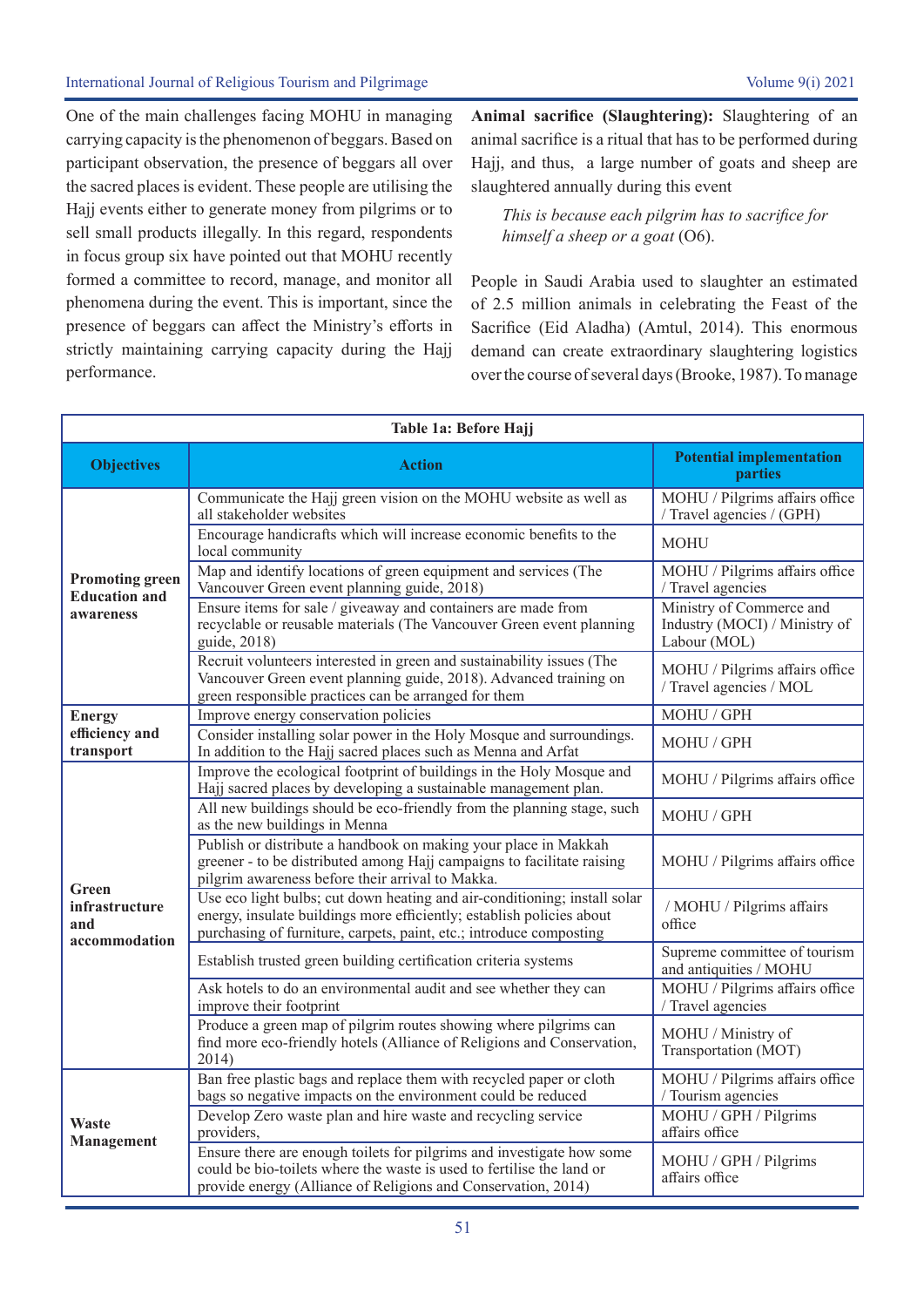| Table 1b: During Hajj            |                                                                                                                                                   |                                                               |  |  |  |
|----------------------------------|---------------------------------------------------------------------------------------------------------------------------------------------------|---------------------------------------------------------------|--|--|--|
| <b>Objectives</b>                | <b>Action</b>                                                                                                                                     | <b>Potential implementation</b><br>parties                    |  |  |  |
| Promoting<br>green<br>wisdom     | Raise the issue of pilgrims' responsible actions and provide incentives<br>for positive practices whenever possible.                              | MOHU / GPH / CIHUR                                            |  |  |  |
|                                  | Engage with pilgrims: Produce a well-written Green Guide and a<br>green map for Pilgrims                                                          | MOHU / GPH / CIHUR                                            |  |  |  |
|                                  | Locate, produce and distribute a theology of the environment for Islam<br>as a basis for action                                                   | MOHU / GPH                                                    |  |  |  |
|                                  | Increase staff responsible practices about green action (using green<br>transportation, reduce waste, calculate their footprintetc)               | MOHU / GPH                                                    |  |  |  |
|                                  | Organise environmental monitoring by students of flora, fauna, and<br>pollution, especially in holy areas                                         | MOHU / GPH                                                    |  |  |  |
|                                  | Green volunteering: Develop eco-volunteering possibilities for<br>pilgrims.                                                                       | MOHU / GPH / CIHUR                                            |  |  |  |
|                                  | Green messaging through media: Assess how to engage with local and<br>national media and social media                                             | MOHU / GPH                                                    |  |  |  |
|                                  | Use green energy which would minimise negative impacts on the<br>environment                                                                      | MOHU / GPH                                                    |  |  |  |
|                                  | Establish pledges, eco-certification schemes, and awards                                                                                          | MOHU / GPH                                                    |  |  |  |
|                                  | Encourage walking, cycling, and using public transport through travel<br>agencies, tour groups, or tour leaders.                                  | MOHU / GPH                                                    |  |  |  |
| <b>Energy</b><br>efficiency      | Consider using shuttle buses powered by green energy.                                                                                             | MOHU / GPH                                                    |  |  |  |
| and<br>transport                 | local authority and local environmental Non-governmental<br>organisations need to cooperate to improve the green transport<br>network in Makkah   | MOHU / GPH                                                    |  |  |  |
|                                  | Replace diesel-powered buses with buses powered by hydrogen fuel<br>cells (Alliance of Religions and Conservation, 2014).                         | MOHU / GPH                                                    |  |  |  |
|                                  | Pilgrimage organisers must ensure that they request energy-efficient or<br>energy star rated products (Cars, lights, appliances) for their event. | <b>MOHU</b>                                                   |  |  |  |
| <b>Green water</b><br>resources  | Provide more tap water stations so bottled water is reduced. This<br>would help in minimising waste and its management and hence impact           | MOHU / GPH                                                    |  |  |  |
|                                  | positively on the economy and the environment<br>Ensure that appliances are water-efficient                                                       | MOHU / GPH                                                    |  |  |  |
|                                  | Conserve Zamzam Water                                                                                                                             | MOHU / GPH                                                    |  |  |  |
|                                  | Source food locally and plan for its waste in a green way - consider                                                                              |                                                               |  |  |  |
|                                  | using a food recovery model (The Vancouver Green event planning                                                                                   | MOHU / GPH / Internal and                                     |  |  |  |
|                                  | guide, 2018) to maximise economic benefit and reduce negative<br>environmental impact.                                                            | international pilgrims campaigns                              |  |  |  |
|                                  | Look at all pilgrim hospitality and retail outlets to see if the sourcing                                                                         | MOHU / GPH / Internal and                                     |  |  |  |
|                                  | is ethically and environmentally sound                                                                                                            | international pilgrims campaigns                              |  |  |  |
| <b>Green food</b>                | Develop a green award scheme for places that promote green eating<br>and standards                                                                | MOHU / GPH                                                    |  |  |  |
|                                  | Build links to organic farms                                                                                                                      | MOHU / GPH / Internal and<br>international pilgrims campaigns |  |  |  |
|                                  | Maximise cooperation with food charity organisations to donate                                                                                    | MOHU / Internal and                                           |  |  |  |
|                                  | excess food. (Alsebai, 2014)<br>Recommend that pilgrims and residents cut down meat consumption                                                   | international pilgrims campaigns                              |  |  |  |
|                                  | to reduce pressure on natural habitats, reduce pollution, and help                                                                                | MOHU / Internal and                                           |  |  |  |
|                                  | combat climate change.                                                                                                                            | international pilgrims campaigns                              |  |  |  |
| Green<br>rituals                 | Pilgrimages at special times can be focused on protecting the                                                                                     | MOHU / GPH / Internal and                                     |  |  |  |
|                                  | environment, where pilgrims clear litter or engage in other ways to<br>protect the holy site.                                                     | international pilgrims campaigns                              |  |  |  |
|                                  | Join or set up green award schemes.                                                                                                               | MOHU / GPH                                                    |  |  |  |
|                                  | Organise clean-up days to help city authorities and be an example for                                                                             | MOHU / MOHCM / GPH                                            |  |  |  |
|                                  | people not to throw rubbish onto the street.                                                                                                      | / Internal and international                                  |  |  |  |
| <b>Green Waste</b><br>management |                                                                                                                                                   | pilgrims campaigns<br>MOHU / GPH / Internal and               |  |  |  |
|                                  | Consider stainless steel cups and provide traditional, eco cleaning<br>products so plastic cups are replaced                                      | international pilgrims campaigns.<br>/ CIHUR                  |  |  |  |
| Green<br>recycling               | Establish waste stations on-site and encourage pilgrim exchange of<br>plastic bottles and cans - get a locally made city souvenir instead         | <b>MOHCM</b>                                                  |  |  |  |
|                                  | Disseminate information about the waste management plan                                                                                           | MOHU / GPH / MOHCM                                            |  |  |  |
|                                  |                                                                                                                                                   | / Internal and international<br>pilgrims' campaigns. / CIHUR  |  |  |  |
|                                  |                                                                                                                                                   |                                                               |  |  |  |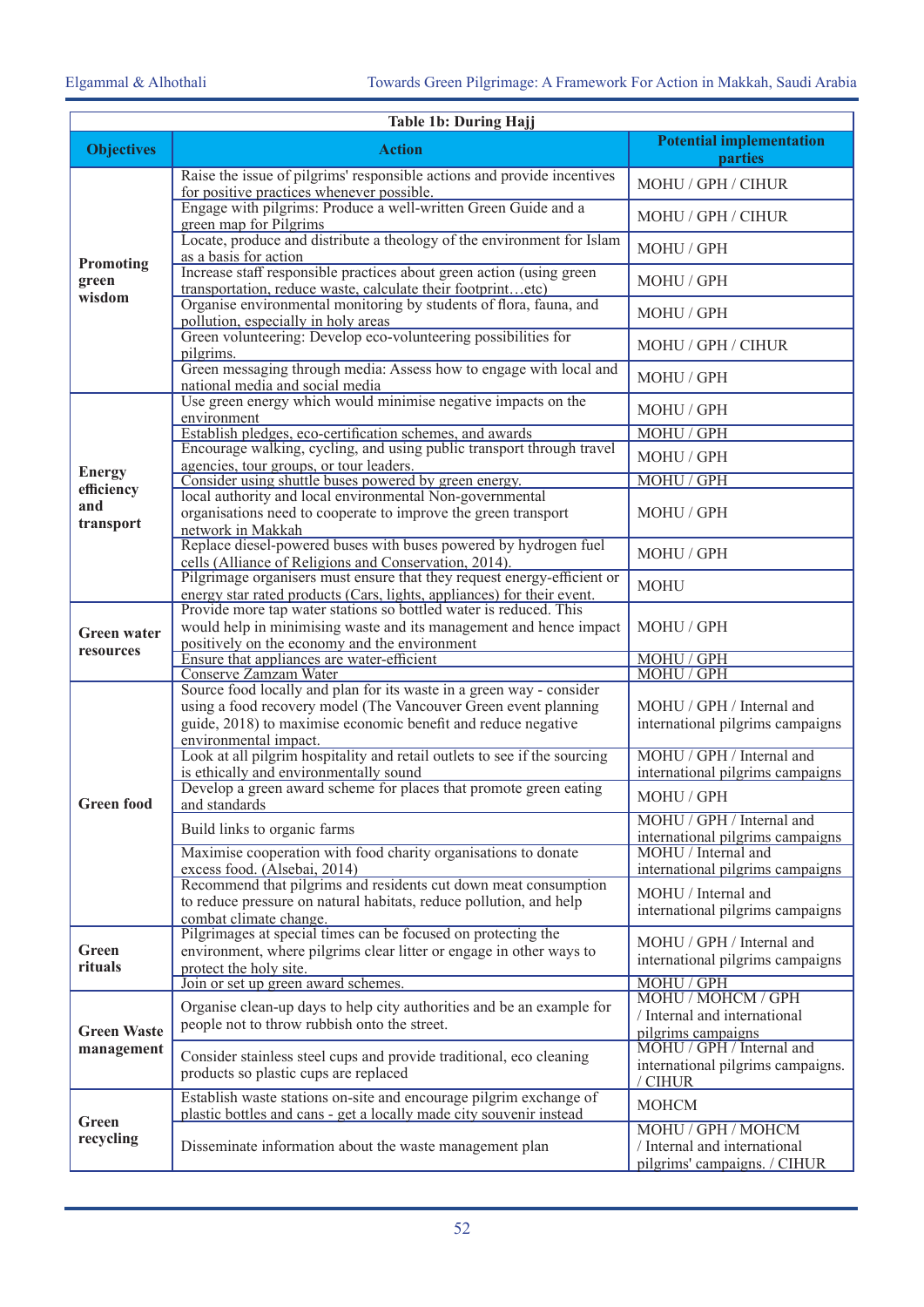| Table 1c: After Hajj                          |                                                                                                                                                                   |                                                                  |  |  |  |
|-----------------------------------------------|-------------------------------------------------------------------------------------------------------------------------------------------------------------------|------------------------------------------------------------------|--|--|--|
| <b>Objectives</b>                             | <b>Action</b>                                                                                                                                                     | <b>Potential implementation</b><br><b>parties</b>                |  |  |  |
| Undertake green actions<br>evaluation         | Evaluate green actions and responsible practices that took<br>place during the Hajj season and disseminate information<br>related to achievements to stakeholders | MOHU / GPH / Internal<br>and international pilgrims<br>campaigns |  |  |  |
| Support green eco research<br>and development | Invest in Eco research and development.                                                                                                                           | MOHU / GPH / CIHUR                                               |  |  |  |
| <b>Encourage green</b><br>innovation          | Support innovative environmentally friendly projects and<br>adopt a strategy of continuous calls for projects about<br>innovative green Hajj practices.           | MOHU / GPH / CIHUR                                               |  |  |  |
| Disseminate green<br>economic benefits        | Calculate the waste recycled and communicate how much<br>it contributes to the economy in numbers.                                                                | MOHU / CIHUR                                                     |  |  |  |

this process in a greener way, the Saudi government has established a plan to distribute meat from slaughtered animals to people in need. Participants in focus groups two and four indicate that the meat is distributed among the poor population of Makkah, and the rest is exported to poorer areas in the world. Since pilgrims need to slaughter a sheep to complete their Hajj rituals in Menna, the Saudi government has

[made an] *agreement with the Islamic Bank to complete all slaughtering in a greener way*   $(A4)$ .

This link with the Islamic Bank is important; it was noted in participant observation that pilgrims pay the required money for slaughter, only through organised Kiosks in Makkah, and all related requirements are done professionally by members of the Islamic bank. These procedures are fundamental in the reduction of solid and organic waste related to the slaughtering and are considered a major improvement in the greening of the pilgrimage approach in Makkah.

#### *Promoting green awareness*

Hajj is considered a life trip that allows learning to happen through its phases, starting from thinking about performing, planning, processing, and learning about the Hajj rituals. In this context, Muslim pilgrims share many common characteristics in that they travel away from their comfort zone for a specific purpose (i.e., seeking spiritual fulfilment). Hence, there is space for stakeholders to involve some learning about green Hajj and raise pilgrims' awareness about their visit footprint and motivate them to follow the green rules to face the

global environmental challenges. This would also allow them to reflect upon their learned skills. Generally, promoting green awareness among events is done by staff and volunteers during the event (Alliance of Religions and Conservation, 2014). A participant indicated that this can be a challenge in Hajj, since

*One of the challenging barriers for managing the Hajj season is the lack of trained staff and volunteers* (A6).

Staff and volunteers are considered as human capital that once trained; can potentially raise green awareness. Lia and Liu (2019) note that human capital can prevent the implementation of green practices in events. Their study, which investigates the barriers to green event management in Macao, highlighted that the shortage of human capital has long been identified as a critical barrier for the tourism industry in general and the development of the event industry in particular. Respondents in focus groups one and two emphasised that the lack of human capital was not only a barrier in implementing green practices but also a challenge in managing the whole event.

The MOHU used to utilise for volunteers and seasonal staff to help during the Hajj season. A participant noted,

*Volunteers are invited to participate either in organising pilgrims' flows or to help in supporting special assistance and raising health awareness* (M1).

Other participants indicated that

*Volunteers and seasonal staff are considered a challenge for the MOHU as such staff is hard to train and lack the required experience* (A2).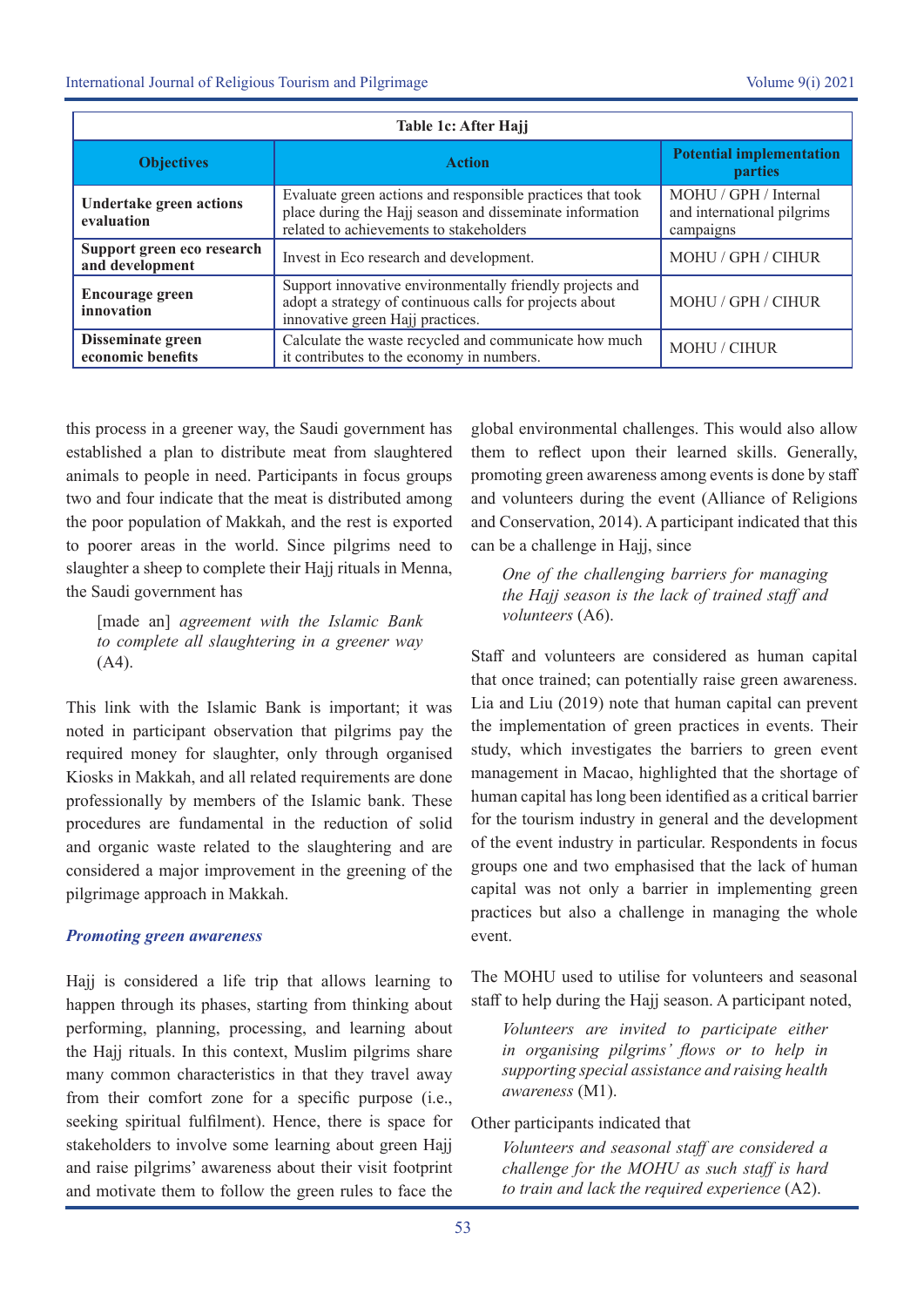However, during the focus group discussion, it was revealed that no training programs are provided for these volunteers because

*The Ministry of Hajj staff are assuming the selection process guarantees that the volunteers are already educated, skilled and qualified for helping during the Hajj season* (S4)

Participants in focus group five indicated that only two years ago, the MOHU stopped dealing with temporary staff in jobs related to service evaluation and replaced them with permanent staff that receive the appropriate training for such purposes. Ninety-four experienced members of the team are responsible for evaluating and mentoring of the Hajj services provided by the international and internal pilgrim organisers daily. Evaluation is undertaken electronically through online forms for separate Hajj services (i.e., accommodation and transportation). There is also the Hajj management institute where different workshops and training courses take place for better management of the Hajj event. This is considered a potential opportunity for promoting green awareness.

Prior studies have emphasised the role of technologies such as exploratory data visualisation techniques to improve the services delivered in pilgrimage (Alharthi & Gutub, 2017). Technologies such as mobile applications are widely used during the Hajj season; however, mobile apps are mainly utilised for management and safety purposes by facilitating guidance and allocating Hajj places. A participant added,

*Hajj platforms are currently used for management; however, there is space for modifying such platforms for spreading green awareness* (S4).

'Be a supporter' is a recently developed application where volunteers can register to support pilgrims and help in providing services related to general guidance or medical services. Hence, volunteers can also be trained to promote green awareness among pilgrims.

This study has shown that various green pilgrimage practices are already being carried out by the Saudi government and MOHU. However, such practices can be taken to a higher level by adopting the suggested measures (see Framework of Action in Table 1).

The suggested framework of actions outlines the green pilgrimage related activities, and implementation responsibilities in three different periods (Before, during, and after Hajj). The implementation of the entire suite of actions would supplement and enhance the ability of the Saudi government and the MOHU to conserve the Holy Mosque and other sacred palaces in Makkah and generate benefits for the environment and the local community.

The implementation and financing of this green pilgrimage could be a complicated process that requires collaborations of all stakeholders, including pilgrims themselves. Environmentally friendly schemes need to be communicated to all parties, who would then realise the economic benefit for them of increased green practices (Mair & Jago, 2010; Alliance of Religions and Conservation, 2014).

# **Conclusion and Recommendations**

This study seeks to achieve a better understanding of challenges and practical applications of green pilgrimage. More particularly, it investigates the challenges and opportunities of green pilgrimage within the context of Muslim Hajj in Makkah, Saudi Arabia, and suggests a framework of action for green pilgrimage that can help in realising its potential implementation opportunities.

The challenges and opportunities of applying green Hajj in Makkah have been classified into seven main groups; Initiative towards Green pilgrimage, Waste management, energy efficiency and transportation, Greening water resources, Greening food, Green rituals, and Human capital. While the study findings illustrate several steps taken by key stakeholders concerning the seven areas of green pilgrimage, without a holistic approach to the concept, many challenges are still standing in the way.

Examples of the critical areas that have been assessed for environmental impacts in previous Hajj seasons are waste management, recycling, managing Zamzam water, and other water resources, managing carrying capacity and, green transportation. The aim needs to be reducing negative impacts and increasing positive outcomes for achieving a more holistic green Hajj.

The study calls for an urgent plan to consider green pilgrimage as a concept for the next Hajj and to focus on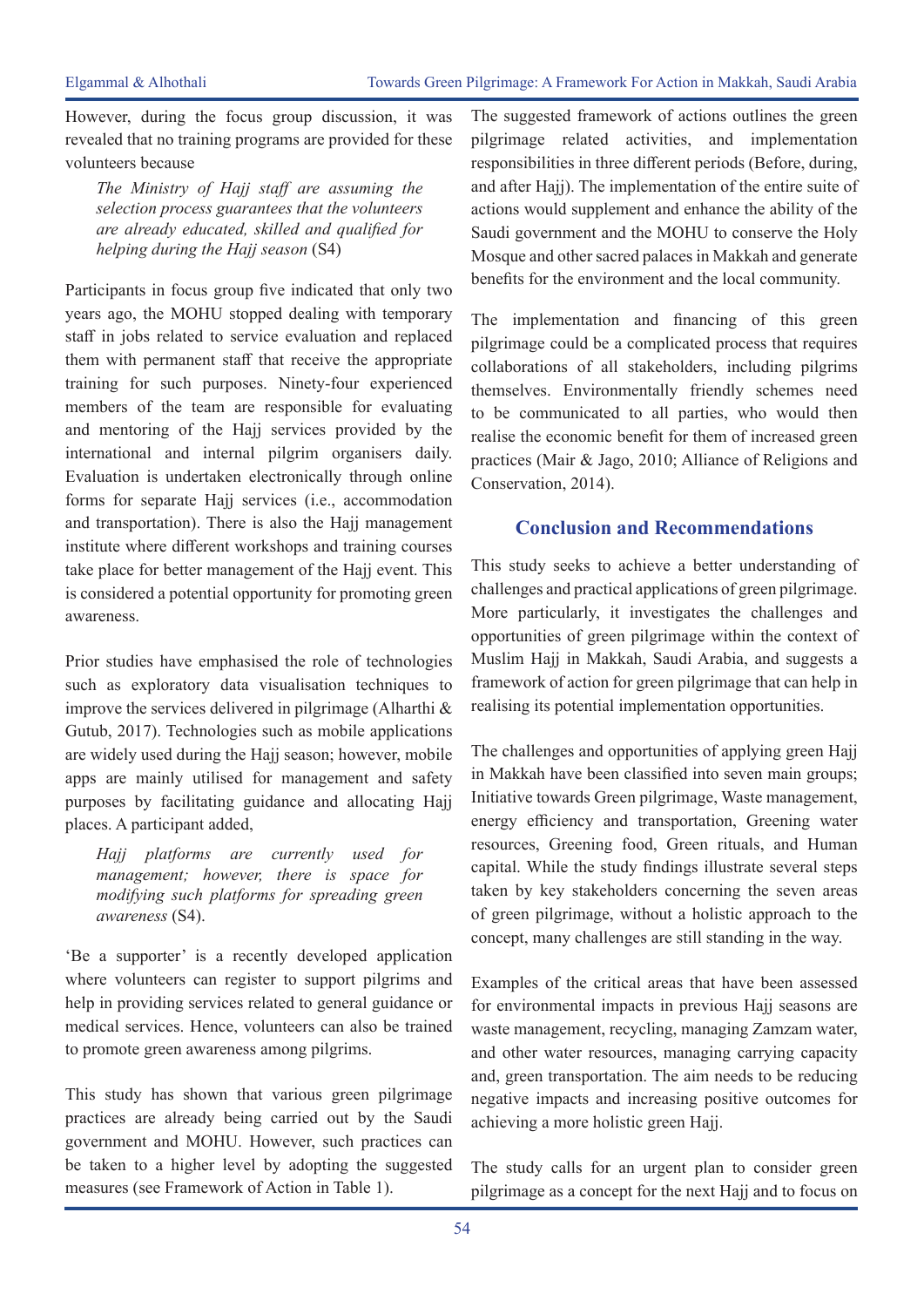overcoming the challenges to green pilgrimage in Saudi Arabia. Emphasis should be made on the importance of environmental health and the excellent use of the natural environment to improve the sustainability of the place (Sola, 2014), particularly in Makkah, the main destination for the Muslim Hajj.

This study proposes a framework of actions that covers green Hajj objectives, activities, and potential implementation parties (before, during, and after Hajj). MOHU, central governments, local authorities, and other key stakeholders should adopt the proposed framework of action for making their sacred sites greener. Roles have to be assigned to each stakeholder involved in the management of Hajj, and evaluation criteria have to be precise. Besides, the MOHU needs to communicate and promote green Hajj education to all stakeholders involved, including pilgrims; hence everyone gets to know their role in help Saudi Arabia to lead the world when it comes to green Hajj. It is also essential for the MOHU to support more green initiatives and facilitate the dissemination of research outcomes and studies on green pilgrimage.

The findings of the current study are considered a benchmark for other religious gatherings or mass events. Due to the limited literature on green event practices in general and green pilgrimage in particular, the results of this paper have furnished a road map for green pilgrimage practices and thus have added to the body of knowledge in such a research area.

This study is considered a step towards a better understanding of how the Hajj event could be environmentally friendly. The study contributes to the current discussion of green event management literature and also provides a relevant and practical blueprint for practitioners. Furthermore, implications for academics, policymakers, and related stakeholders are discussed. Recommendations are provided for better application of green Hajj in Saudi Arabia and, particularly, the Holy City of Makkah.

Since green pilgrimage research is scarce, future research must explore the levels of recycling knowledge of pilgrims and their behaviour towards sorting and recycling - actions taken toward green practices. Further research should also explore the infrastructure in Makkah and other religious sites / destinations. The allocation of specific responsibilities for each key stakeholder involved in Hajj, as suggested by this study, and finding ways for monitoring their accomplishments concerning the assigned green pilgrimage tasks is another fruitful area of research. Such a flow of research would enhance our understanding of the practical implementation of green pilgrimage and facilitate the connections between theory and practice.

## **Acknowledgement**

This work is funded by the deanship of Scientific Research (DSR), University of Jeddah, Jeddah, under grant No. (Uj-02-18-ICP). The authors, therefore, acknowledge with thanks DSR technical and financial support.

#### **References**

- Adelowo, D. ed. (2014) *Perspectives in Religious Studies*. V. III. Ibadan: Nigeria: HEBN Publishers Plc.
- Agarwala, M., Bark, R., Bowen, A., Badura, T., Ferrini, S., Hayward, M., Watts, C. (2019) *Green Pilgrimage: A Report On Methodologies To Measure The Economic, Social And Environmental Impact Of Pilgrimage*. Interreg Europe. Retrieved from https://www.interregeurope.eu/fileadmin/ user\_upload/tx\_tevprojects/library/file\_1581607243.pdf
- Ahmad, N.L., Rashid, W.E.W., Razak, N.A., Yusof, A.N.M. and Shah, N.S.M. (2013) Green Event Management and Initiatives for Sustainable Business Growth. *International Journal of Trade, Economics and Finance*, pp. 331–335.
- Alaska, Y.A., Aldawas, A.D., Aljerian, N.A., Memish, Z.A. and Suner, S. (2017) The impact of crowd control measures on the occurrence of stampedes during Mass Gatherings: The Hajj experience. *Travel Medicine and Infectious Disease*, *15*, pp. 67–70.
- Alharthi, N. and Gutub, A. (2017) Data Visualization to Explore Improving Decision-Making within Hajj Services. *Scientific Modelling and Research*, *2*(1), pp. 9–18.
- Alotaibi, M., Clarke, G., and Malleson, N. (2020). Optimal Service Planning in a Temporary City. Journal of Service Science and Management, 13, 709- 728. https://doi. org/10.4236/jssm.2020.135045
- Alhothali, G.T., Elgammal, I. and Mavondo, F. (2021). Religious servicescape and intention to revisit: potential mediators and moderators. Asia Pacific Journal of Tourism Research, 26:3, 308-328, DOI: 10.1080/10941665.2020.1862885
- Alliance of Religions and Conservation (2014) Green Pilgrimage network, available In from: http://www. arcworld.org/downloads/Green\_Pilgrimage\_Network\_ Handbook.pdf Accessed on: 24-12-2017.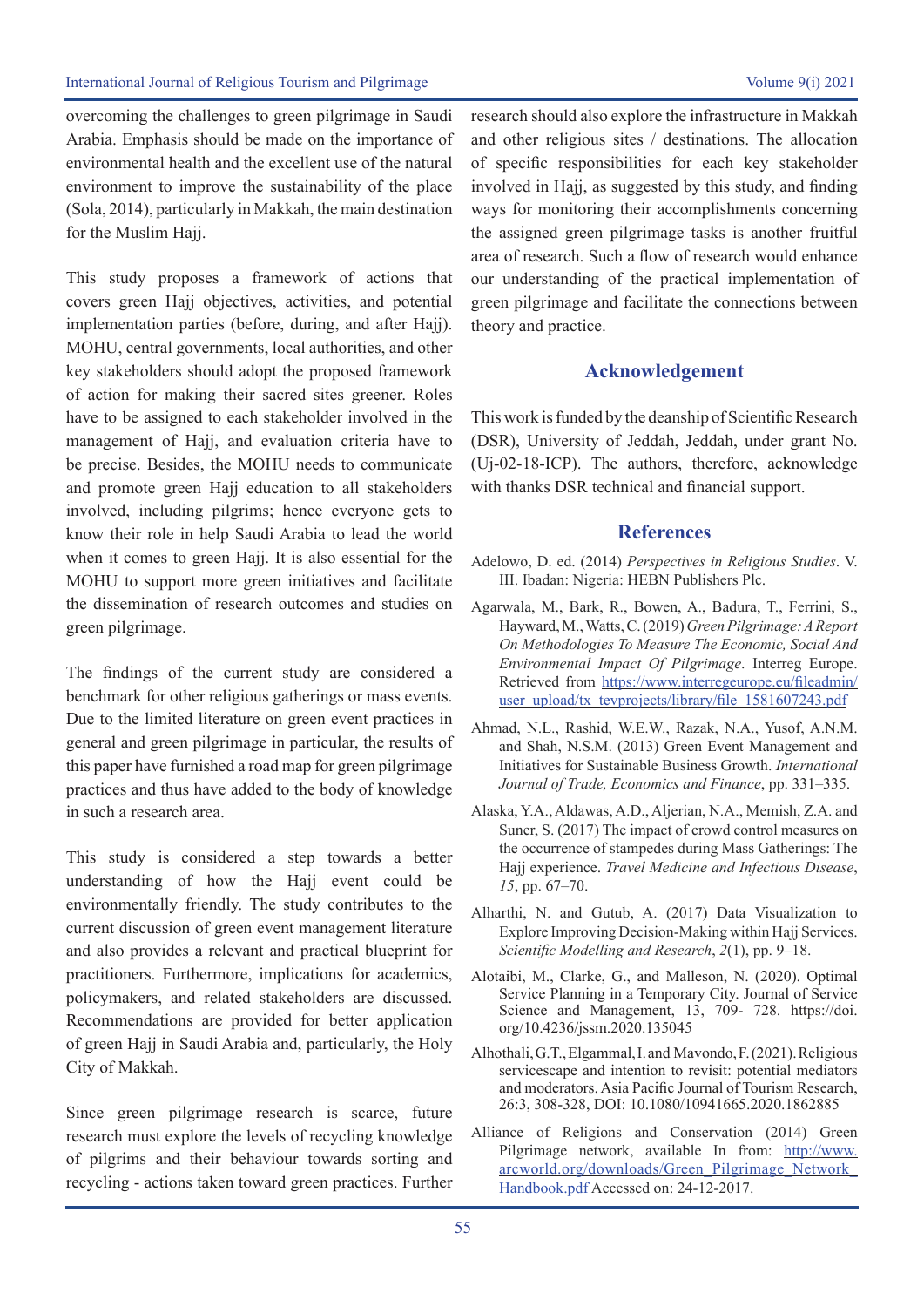- Almowaten (2016) These are the main Hajj challenges, waiting us, available from: https://www.almowaten.net/2016/09/. Accessed on 4-08-2018.
- Alsebaei, A. (2014) Solid Waste Management and Recycling During Hajj Pilgrimage, Ph.D. thesis, The University of Leeds, School of Civil Engineering.
- Alsebaei, A. (2016) Continuous Program Report: Developing a system for solid waste management in Makkah and the holy sites 'Implementation of the experience of the Green Hajj camp in the Hajj camps in Mina, Mina - Hajj season 1437', Custodian of the Two Holy Mosques Institute for Hajj and Umrah Research.
- Alsebaei, A. (2018) A survey on home-generated medical wastes during Hajj event. *International Journal of Bioassay*. 7, pp. 5606-5611
- Brooke, C. (1987) Sacred Slaughter: The Sacrificing of Animals at the Hajj and Id al-Adha. *Journal of Cultural Geography*, *7*(2), pp. 67–88.
- Byers, P.Y. and Wilcox, J.R. (1991) Focus Groups: A Qualitative Opportunity for Researchers. *Journal of Business Communication*, *28* (1), pp. 63–78.
- Cohen, E. (1992) Pilgrimage centers: Concentric and excentric, *Annals of Tourism Research*, 19 (1), pp.33-50
- Collins-Kreiner, N. (2009) The geography of pilgrimage and tourism: Transformations and implications for applied geography, *Applied Geography*, pp.1-12
- Eade, J. (1992) Pilgrimage and tourism at Lourdes, France. *Annals of Tourism Research*, *19* (1), pp. 18–32.
- Elgammal, I. (2007) Green Tourism Planning: Triple Bottom Line Sustainability-Rhetoric Or Reality (Doctoral dissertation), Cardiff Management School, Cardiff Metropolitan University, Cardiff: UK.
- El Hanandeh, A. (2013) Quantifying the carbon footprint of religious tourism: the case of Hajj. *Journal of Cleaner Production*, *52*, pp. 53–60.
- Fernandes, C., Pimenta, E., Gonçalves, F. and Rachao, S. (2012) A new research approach for religious tourism: the case study of the Portuguese route to Santiago. *International Journal of Tourism Policy*, *4* (2), pp. 83-94.
- Getz, D. (2008) Event tourism: Definition, evolution, and research. *Tourism Management*, *29* (3), pp. 403–428.
- Getz, D. (2009) Policy for sustainable and responsible festivals and events: institutionalization of a new paradigm. *Journal of Policy Research in Tourism, Leisure and Events*, *1*(1), pp. 61–78.
- Griffin, K. and Raj, R. (2017) The Importance of Religious Tourism and Pilgrimage: reflecting on definitions, motives and data, *International Journal of Religious Tourism and Pilgrimage*, 5 (3), Article 2, pp:i-ix.
- Gupta, V. (1999) Sustainable tourism: learning from Indian religious traditions, *International Journal of Contemporary Hospitality Management*, 11 (2/3), pp. 91-95.
- Haase, K., Abideen, H.Z.A., Al-Bosta, S., Kasper, M., Koch, M., Müller, S. and Helbing, D. (2016) Improving Pilgrim Safety During the Haji: An Analytical and Operational Research Approach. *Interfaces*, *46* (1), pp. 74–90
- Habeebullah, T. (2013) An Analysis of Air Pollution in Makkah - a View Point of Source Identification. *Environment Asia*, *6*(2), pp. 11–17.
- Hottle, T.A., Bilec, M.M., Brown, N.R. and Landis, A.E. (2015) Toward zero waste: Composting and recycling for sustainable venue-based events. *Waste Management*, *38*, pp. 86–94.
- Haq, F. and Jackson, J. (2009) Spiritual Journey to Hajj: Australian and Pakistani experience and expectations, *Journal of Management, Spirituality and Religion*, *6* (2), pp. 141–156.
- Heidari, A., Yazdani, H.R., Saghafi, F. and Jalilvand, M.R. (2018) The perspective of religious and spiritual tourism research: a systematic mapping study. *Journal of Islamic Marketing*, *9* (4), pp. 747–798.
- Hesse-Biber, S. and Leavy, P. (2010) *The Practice of Qualitative Research*. 1st ed. Thousand Oaks, Cal.: Sage.
- Illiyas, F.T., Mani, S.K., Pradeepkumar, A. and Mohan, K. (2013) Human stampedes during religious festivals: A comparative review of mass gathering emergencies in India. *International Journal of Disaster Risk Reduction*, *5*, pp. 10–18.
- Kasim, A. (2007) Towards a Wider Adoption of Environmental Responsibility in the Hotel Sector. *International Journal of Hospitality and Tourism Administration*, *8*(2), pp. 25– 49.
- Kitzinger, J. (1995) Qualitative Research: Introducing focus groups. *BMJ*, *311*(7000), pp. 299–302.
- Kornilaki, M. (2011) Sustainable Event Management A Practical Guide. *Journal of Policy Research in Tourism, Leisure and Events*, *3*(3), pp. 329–330.
- Laing, J. and Frost, W. (2010) How green was my festival: Exploring challenges and opportunities associated with staging green events. *International Journal of Hospitality Management*, *29* (2), pp. 261–267.
- Lamont, M. and White, P. (2005) Workshop on Interdisciplinary Standards for Systematic Qualitative Research Cultural Anthropology, Law and Social Science, Political Science, and Sociology Programs, National Science Foundation, Available from: https://www.nsf.gov/sbe/ses/soc/ISSQR\_ rpt.pdf Accessed on 22-03-2019
- Li, X. and Liu, T. (2019) Drivers and barriers of event greening – an Asian perspective. *Current Issues in Tourism*, pp.  $1-15.$